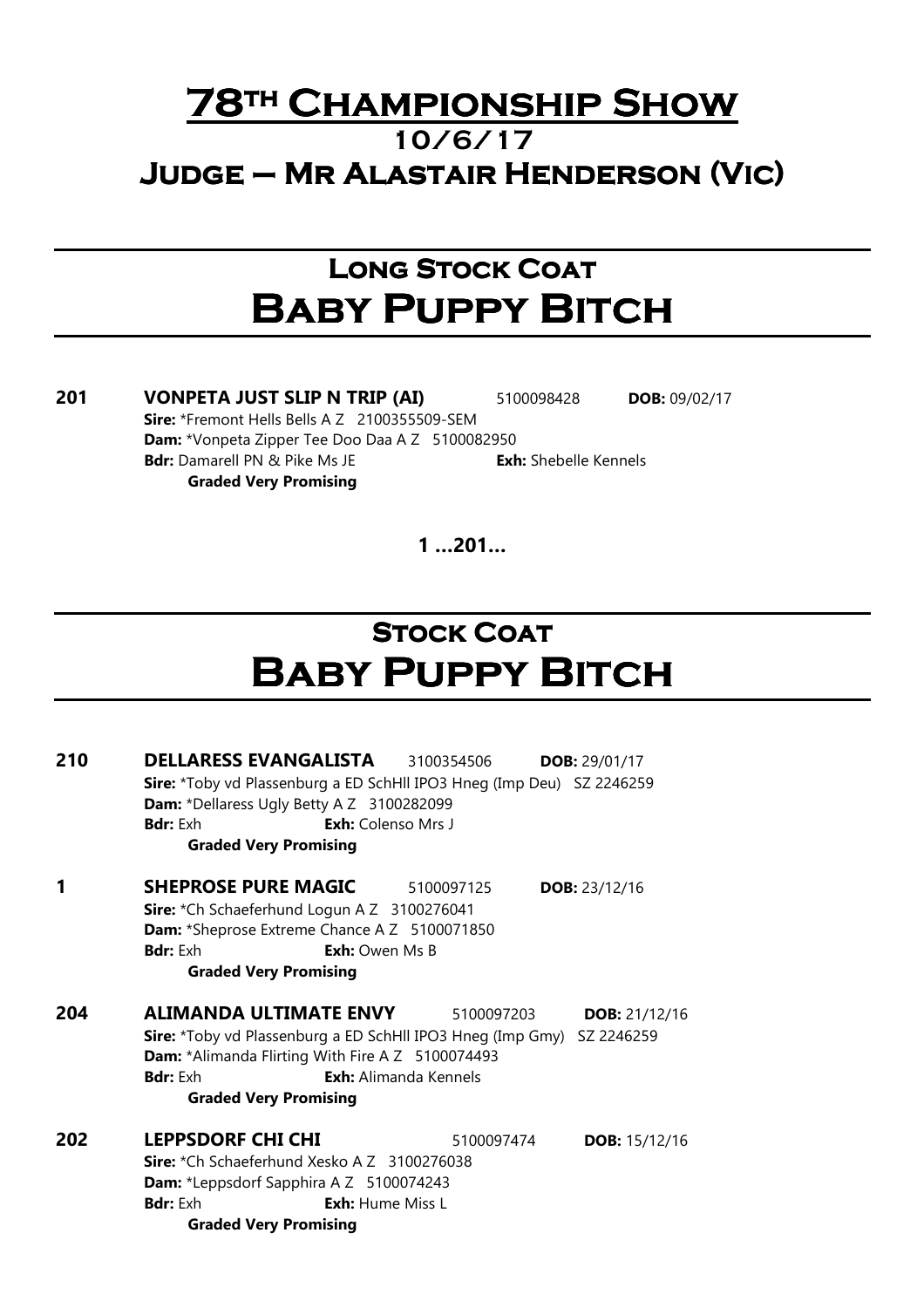| 203 | <b>IZONME GO GO ADELE DJ</b><br>5100097896<br><b>DOB:</b> 28/12/16<br>Sire: *Juwika Destroyer a ED IPO3 (Imp Den) DK18097/2012-SEM<br>Dam: Izonme Precious Joy A Z 5100075932<br><b>Bdr:</b> Exh<br><b>Exh:</b> McCormack S<br><b>Graded Very Promising</b>                        |
|-----|------------------------------------------------------------------------------------------------------------------------------------------------------------------------------------------------------------------------------------------------------------------------------------|
| 209 | <b>GEWALT GIZMO</b><br>5100098135<br><b>DOB:</b> 25/01/17<br>Sire: *Ch Alimanda Fire Walker A Z 5100074495<br>Dam: *Bramblegait Huntress A Z 4100212362<br><b>Bdr:</b> Crozier S<br><b>Exh:</b> Crozier S & Alimanda Kennels<br><b>Graded Very Promising</b>                       |
| 213 | <b>LAGO HULANA</b><br>5100098983<br><b>DOB: 03/03/17</b><br>Sire: *Toby vd Plassenburg a ED SchHll IPO3 Hneg (Imp Gmy) SZ 2246259<br>Dam: *Lago Firenze A Z 5100073713<br><b>Bdr:</b> Lago Kennels<br><b>Exh:</b> Lygdakis G<br><b>Graded Very Promising</b>                       |
| 212 | <b>VONPETA JUST JACS HIT (AI)</b><br><b>DOB: 09/02/17</b><br>5100098425<br>Sire: *Fremont Hells Bells A Z 2100355509-SEM<br>Dam: *Vonpeta Zipper Tee Doo Daa A Z 5100082950<br><b>Bdr:</b> Exh<br>Exh: Pike Ms JE & Damarell PN<br><b>Graded Very Promising</b>                    |
| 208 | <b>TAURORN WHATSERNAME</b><br>5100097813<br><b>DOB:</b> 11/01/17<br>Sire: *Sundaneka Young Gun A Z 2100392822<br>Dam: *Taurorn Quarallia A Z 5100066623<br><b>Bdr:</b> Exh<br><b>Exh:</b> Wellman Ms G<br><b>Graded Very Promising</b>                                             |
| 211 | <b>GRUNDELHARDT JEWEL OF THE NILE (AI)</b> 5100097798<br><b>DOB:</b> 31/01/17<br>Sire: *Xavi v Tronje a ED IPO2 (Imp Deu) SZ 2272412<br>Dam: *Grundelhardt Tainted Love A Z HT 5100057322<br><b>Bdr:</b> Exh<br>Exh: Cocks PJ & Mrs JM<br><b>Graded Promising</b>                  |
| 206 | <b>GEWALT SAMANTHA</b><br>5100098130<br><b>DOB:</b> 07/01/17<br>Sire: *Giotto di Fossombrone a ED IPO3 (Imp Ita) LOI 10/121367<br>Dam: Grundelhardt Angry Ant (AI) A Z 5100075011<br><b>Bdr:</b> Crozier S<br><b>Exh:</b> van Groen C & Mrs G/Crozier S<br><b>Graded Promising</b> |
| 205 | <b>WYNGARAH CAN U KEEP A SECRET</b> 3100351791<br>DOB: $21/12/16$<br>Sire: *Sensen Mann Yokon a ED IPO3 Hneg (Imp Deu) FI45561/12<br>Dam: *Ch Lewisland Hide N Seek A Z 5100076513<br><b>Bdr:</b> Exh<br><b>Exh: McGinty Miss VE</b><br><b>Ungraded</b>                            |
|     | $1210$ $211$ $3204$ $4202$ $5203$ $6209$<br>7213 8212 9208 10211 11206 12205                                                                                                                                                                                                       |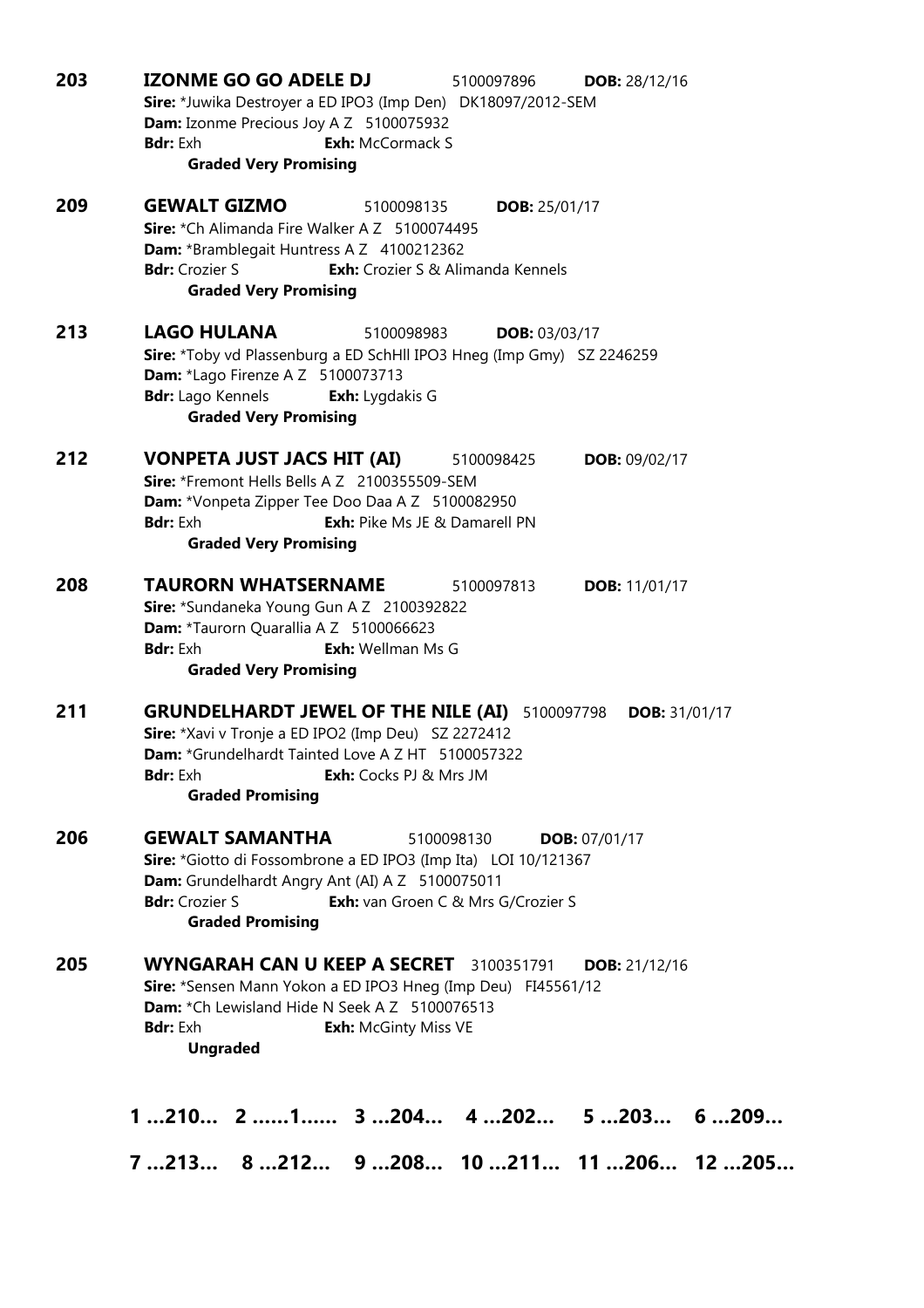# LONG STOCK COAT **MINOR PUPPY BITCH**

214 DERHARV GENERATION GOLD 3100351070 DOB: 25/11/16 Sire: \*Seigen Jack In A Box A Z 6100066423 Dam: \*Derharv Pure Blonde A Z 3100299249 **Bdr:** Exh **Exh:** Kelly Mrs H Graded Very Promising 215 IMAGICK DIOR 9100283715 DOB: 25/11/16

Sire: \*Ch Shernaa Pakros a ED IPO2 HT Hneg (Imp UK) APO 2551901 **Dam:** \*Lago Elena A Z 5100073719 **Bdr:** Macklin MA **Exh:** Stacey Mrs T Graded Very Promising

1 …214… 2 …215…

# **STOCK COAT MINOR PUPPY BITCH**

| 2   | <b>KYOARA HOLLY</b><br>4100282943<br><b>DOB:</b> $3/11/16$                                                              |  |  |  |
|-----|-------------------------------------------------------------------------------------------------------------------------|--|--|--|
|     | Sire: *Labo v Schollweiher a ED SchHlll IPO3 (Imp Deu) SZ 2252448<br>Dam: *Briska Kaizen a ED IPO1 (Imp Deu) SZ 2289917 |  |  |  |
|     |                                                                                                                         |  |  |  |
|     | <b>Bdr: Oar RJ</b><br><b>Exh:</b> Owen Ms B                                                                             |  |  |  |
|     | <b>Graded Very Promising</b>                                                                                            |  |  |  |
| 220 | <b>ZIBELLINA BROOKLYN WE GO HARD</b><br><b>DOB:</b> 19/10/16<br>5100096332                                              |  |  |  |
|     | <b>Sire:</b> $*$ Ch Jaknell Coz Im TNT A $Z$ 2100039049                                                                 |  |  |  |
|     | <b>Dam:</b> *Shepherdhill Venus A Z 5100073237                                                                          |  |  |  |
|     | <b>Bdr:</b> Exh<br><b>Exh:</b> Zibellina Kennels                                                                        |  |  |  |
|     | <b>Graded Very Promising</b>                                                                                            |  |  |  |
| 224 | <b>TAURORN VA VA VOOM</b><br><b>DOB: 28/11/16</b><br>5100096812                                                         |  |  |  |
|     | Sire: *Sundaneka Young Gun A Z 2100392822                                                                               |  |  |  |
|     | <b>Dam:</b> Taurorn Rumour Has It A Z 5100072548                                                                        |  |  |  |
|     | <b>Bdr:</b> Exh<br><b>Exh:</b> Wellman Ms G                                                                             |  |  |  |
|     | <b>Graded Very Promising</b>                                                                                            |  |  |  |
| 216 | RHOSYN VANTARA<br>5100095840<br><b>DOB: 30/09/16</b>                                                                    |  |  |  |
|     | Sire: *Ch Calle v Westervenn a ED IPO2 Hneg (Imp Deu) SZ228113                                                          |  |  |  |
|     | <b>Dam:</b> *Rhosyn Taperstry A Z 5100065237                                                                            |  |  |  |
|     | <b>Bdr:</b> Exh<br><b>Exh:</b> Collins SJ & Mrs C                                                                       |  |  |  |
|     | <b>Graded Very Promising</b>                                                                                            |  |  |  |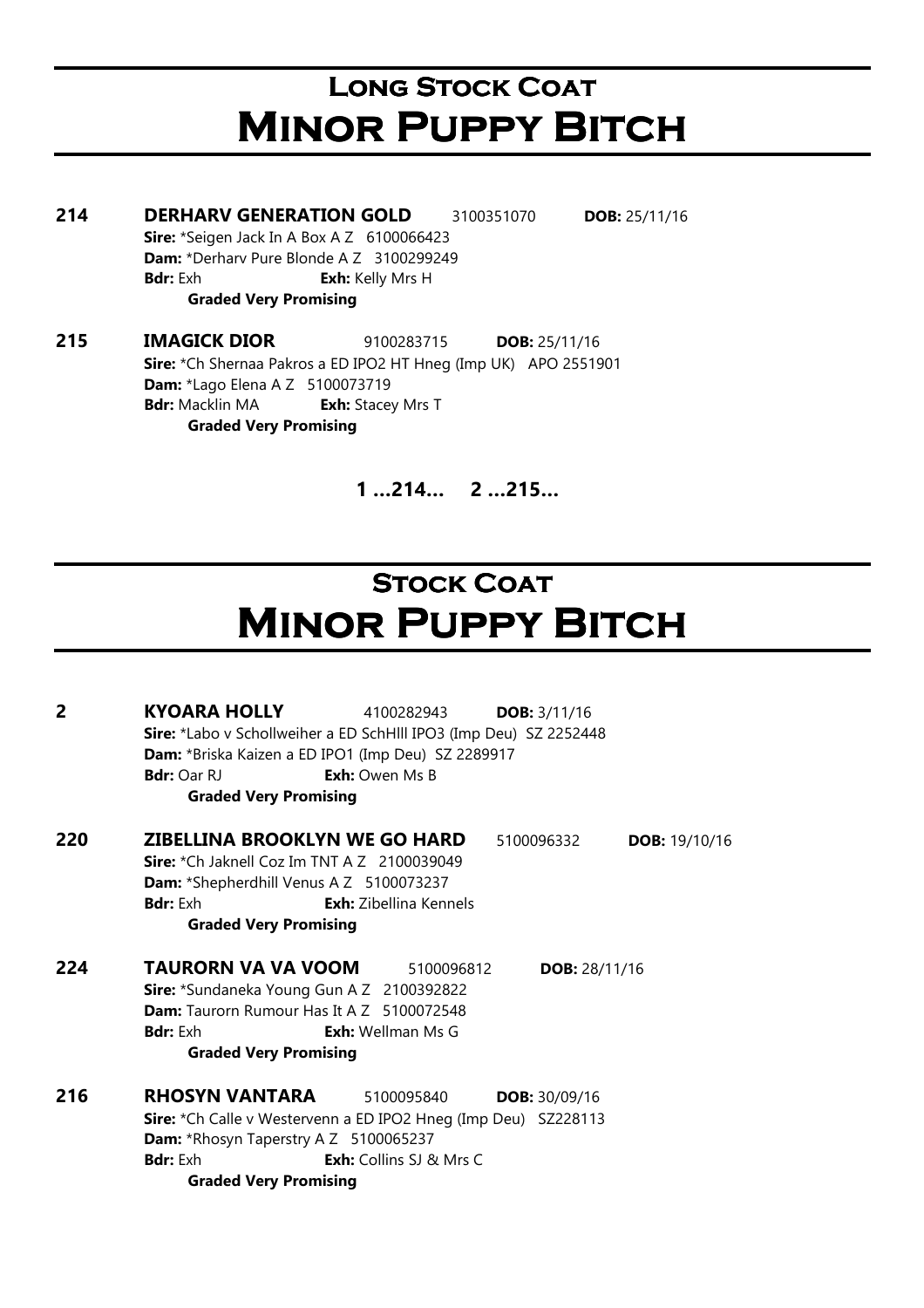| 219 | <b>KAPERVILLE JOURNEY WAY</b><br>6100101701<br>DOB: 14/10/16<br>Sire: *Ch Schaeferhund Xesko A Z 3100276038                                                                                                                                                |  |  |  |
|-----|------------------------------------------------------------------------------------------------------------------------------------------------------------------------------------------------------------------------------------------------------------|--|--|--|
|     | Dam: *Kaperville Smith N Wesson A Z 6100088241                                                                                                                                                                                                             |  |  |  |
|     | <b>Bdr:</b> Animal Kapers Boarding Kennels<br><b>Exh:</b> Hume Miss L & Crozier S<br><b>Graded Very Promising</b>                                                                                                                                          |  |  |  |
| 222 | <b>JAYSHELL PROSECCO</b><br>3100348662<br><b>DOB:</b> 26/10/16                                                                                                                                                                                             |  |  |  |
|     | Sire: *Labo v Schollweiher a ED SchHlll IPO3 (Imp Gmy) SZ 2252448<br>Dam: *Jayshell Kenzie A Z 3100311547                                                                                                                                                  |  |  |  |
|     | <b>Bdr:</b> McDermott P & Mrs N<br><b>Exh:</b> McDermott P & Mrs N<br><b>Graded Very Promising</b>                                                                                                                                                         |  |  |  |
| 225 | <b>EVERLIEB GERTRUDE</b><br>5100097187<br><b>DOB: 08/12/16</b><br><b>Sire:</b> *Arkahla You Can Not B Serious A Z 5100080690<br>Dam: *Everlieb Bazinga A Z 5100070791<br><b>Bdr:</b> Everlieb Kennels<br>Exh: DeLuca Mrs H<br><b>Graded Very Promising</b> |  |  |  |
| 221 | <b>STOLZERHUND MISS DEMEANOR</b><br>5100096620<br>DOB: 04/11/16<br>Sire: *Ch Schaeferhund Xesko A Z 3100276038<br>Dam: *Leppsdorf Tilly A Z 5100079036<br><b>Bdr:</b> Exh<br><b>Exh:</b> Quinn Mrs L<br><b>Graded Very Promising</b>                       |  |  |  |
|     | 2 2220 3224 4216                                                                                                                                                                                                                                           |  |  |  |

5 …219… 6 …222… 7 …225… 8 …221…

## LONG STOCK COAT **PUPPY BITCH**

227 GILARISHA ZSA ZSA 5100095774 DOB: 26/08/16 Sire: \*Ch Shernaa Pakros a ED IPO2 HT Hneg (Imp UK) AP02551901 Dam: \*Gilarisha Twist of Fate A Z 5100077732 **Bdr:** Gilarisha Kennels **Exh:** Archbold Mrs R Graded Very Promising

226 KARASTRO QWIK SMOKIN CHILLI 3100346193 DOB: 05/08/16 Sire: \*Vanharley Thundanlightng A Z 3100241504 Dam: \*Karastro Furious Flame A Z 3100267038 **Bdr:** Exh **Exh:** Berghofer Ms D Graded Very Promising

1 …227… 2 …226…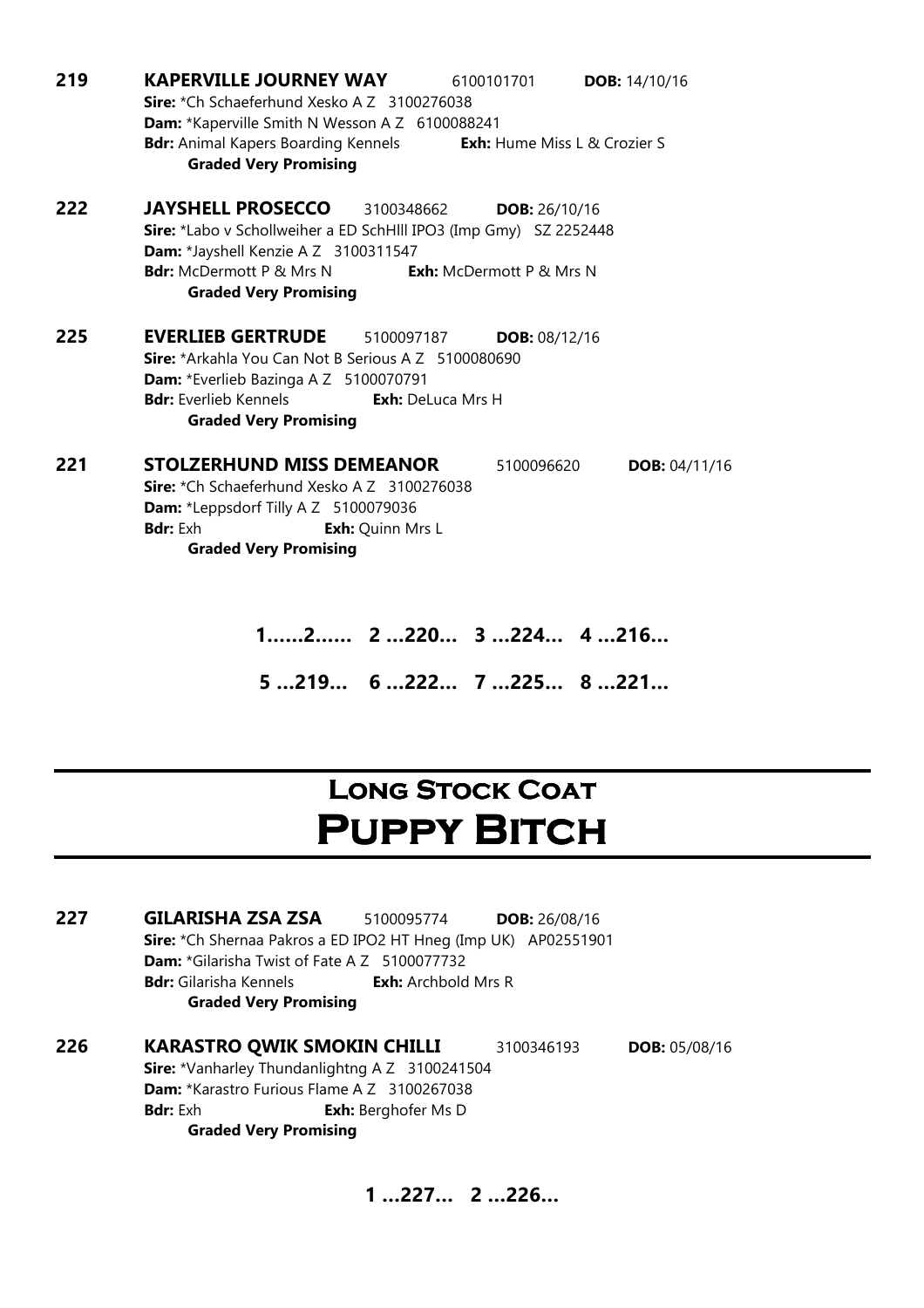## **STOCK COAT PUPPY BITCH**

231 VONPETA FAZE IM GOIN THRU 5100094630 DOB: 28/06/16 Sire: \*Ch Alimanda Fire Walker A Z 5100074495 Dam: \*Vonpeta Ourbillidakid A Z 5100059546 **Bdr:** Exh **Exh:** Pike Ms JE & Damarell PN Graded Very Promising **232 ALIMANDA TICKLED PINK** 5100095633 **DOB:** 10/09/16 Sire: \*Ch Xaro vd Plassenburg a ED IPO2 Hneg (Imp Deu) SZ 2259567 Dam: \*Ch Alimanda Greys Anatomy A Z 5100074988 Bdr: Exh Exh: Alimanda Kennels Graded Very Promising 228 VONPETA HOLLOW VICTORY 5100094863 DOB: 19/07/16 Sire: \*Toby vd Plassenburg a ED SchHll IPO3 Hneg (Imp Gmy) SZ 2246259 Dam: \*Ch Vonpeta Xmissustoo A Z 5100081578 **Bdr:** Exh **Exh:** Pike Ms JE & Damarell PN Graded Very Promising 229 BELLUNA ALLIZE 5100095142 DOB: 04/08/16 Sire: \*Sup Ch Vonpeta Ugottabekidding A Z 5100073113 Dam: \*Vonrauten Delite A Z 5100059280 **Bdr:** Exh **Exh:** Smith-Mitchell Miss S Graded Very Promising 233 VONPETA GIVE US A GRIN (AI) 5100094769 DOB: 04/07/16 Sire: \*Fremont Hells Bells A Z 2100355509-SEM Dam: \*Natchez Evas Revenge A Z 5100077337 **Bdr:** Exh **Exh:** Pike Ms JE & Damarell PN Graded Very Promising

1 …231… 2 …232… 3 …228… 4 …229… 5 …233…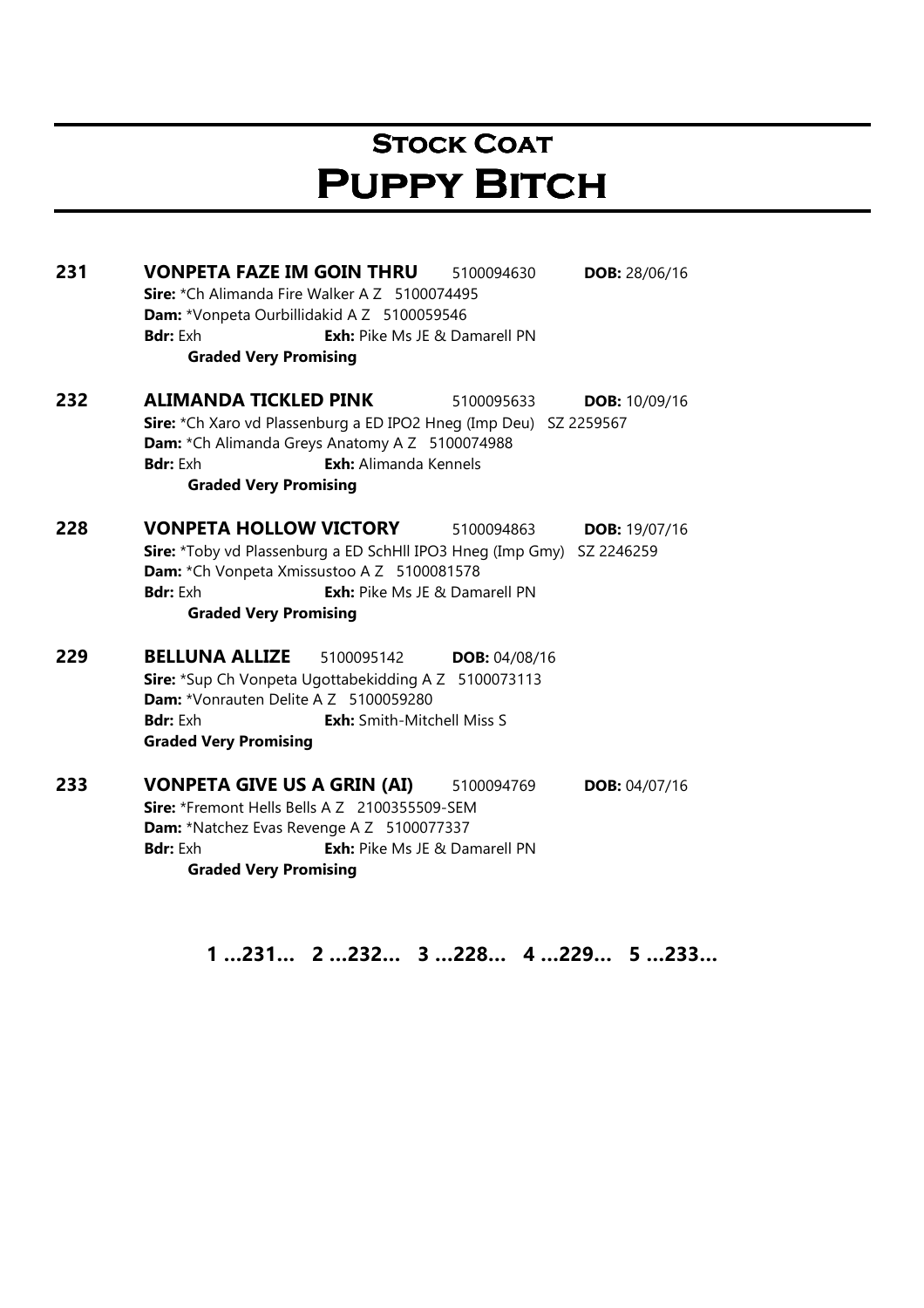## LONG STOCK COAT **JUNIOR BITCH**

| 235 | <b>GRANDWEST GOLD SPARKLE</b>                    | 6100098022                  | <b>DOB:</b> 02/04/16 |  |  |
|-----|--------------------------------------------------|-----------------------------|----------------------|--|--|
|     | <b>Sire:</b> *Astasia Paca A Z $4100190308$      |                             |                      |  |  |
|     | <b>Dam:</b> $*$ Grandwest Utara A Z $6100086952$ |                             |                      |  |  |
|     | <b>Bdr:</b> Willis DR & Mrs CM                   | <b>Exh:</b> Cooke I & Mrs M |                      |  |  |

14 months. 59cm. Large, medium strong, feminine bitch of very good type, strong feminine head, the planes of skull however should be more balanced. Good length of neck. High withers, firm clean topline, good croup. She has a well angled upper arm, with very good hindquarter angulation and good breadth of thigh. Good fore and very good under chest development. Stands correct in front. Shows a good sequence of steps coming and going where both the hocks and elbows could be tighter. During movement displays very good drive with good reach where the pasterns should remain firmer. Graded Very Good.

234 SCHAEFERHUND STACEY 3100336398 DOB: 08/02/16 Sire: \*Labo v Schollweiher a ED SchHlll IPO3 (Imp Deu) SZ 2252448 Dam: \*Schaeferhund Xeena A Z 3100276041 **Bdr:** Bohdal Mrs I **Exh:** Stacey Mrs T

16 months. 59.5cm. Large, medium strong, feminine bitch of very good type, strong feminine head, where the eye could be darker. Good length of neck. Good withers, firm clean topline, croup is well laid. The well laid upper arm should be longer, slightly deep hindquarter angulations. Good fore and under chest development for her age. Stands correct in front. Shows a good sequence of steps coming and going where both the hocks and elbows could be tighter. During movement shows very good drive and reach and a good outline. Graded Very Good.

**236 RANDINKA ROCK STAR** 3100341272 **DOB:** 30/04/16 Sire: \*Juwika Destroyer a ED IPO3 (Imp Den) DK 18097/2012 Dam: \*Bodecka A Cut Above A Z 3100293143 **Bdr:** Randinka Kennels **Exh:** Booth J

13 months. 58cm. Above medium size, medium strong, slightly stretched female of very good type. She has a good feminine head which could be broader. Good withers, firm clean topline, the croup could be longer and better angled. She has a short but well angled upper arm with very good hindquarter angulations. Good fore chest development. Stands correct in front. Steps close going and the elbows should be tighter. During movement shows good reach where drive should be more powerful. Graded Very Good.

1 …235… 2 …234… 3 …236…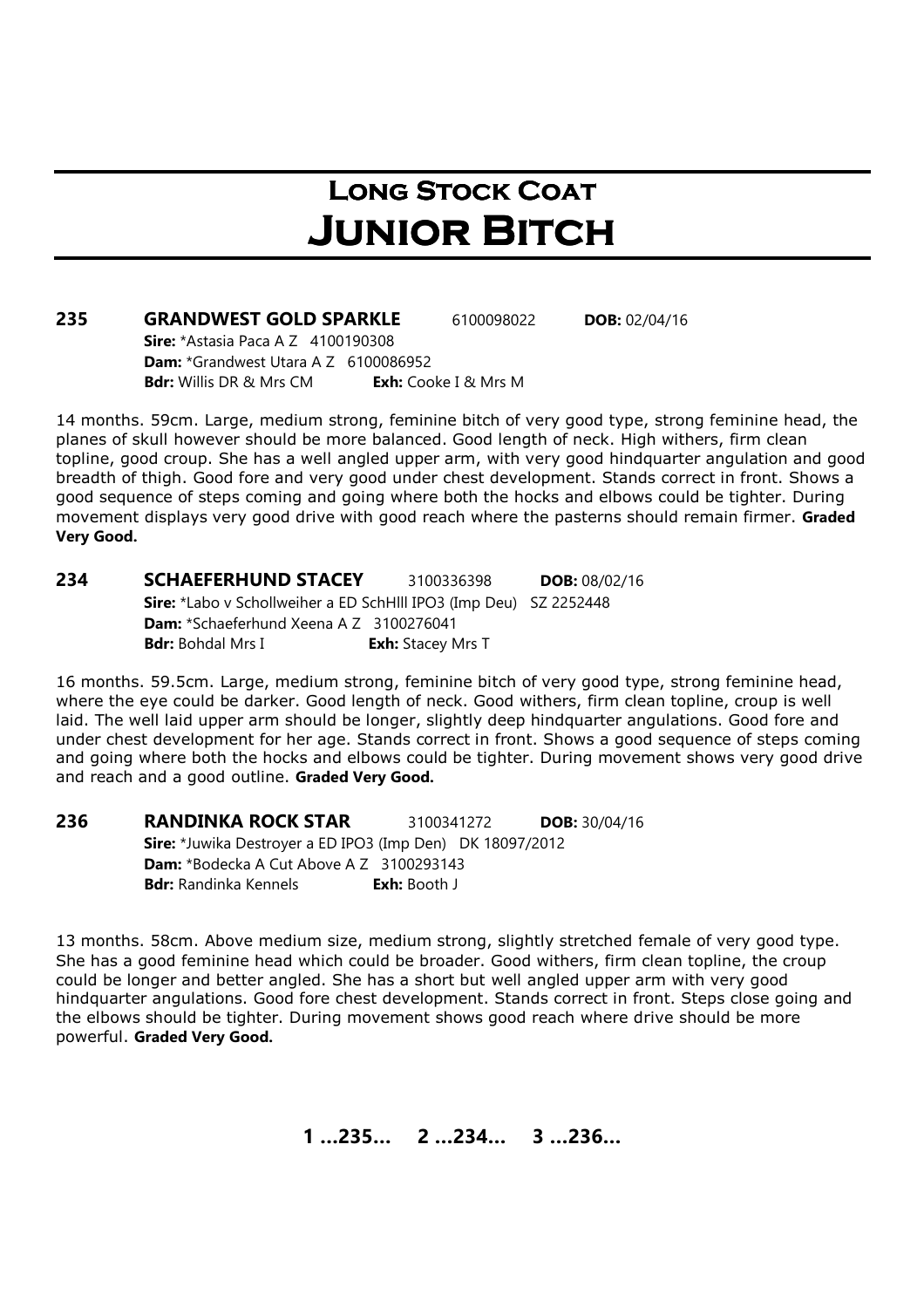# **STOCK COAT** Junior Bitch

238 LAGO GIANNINA A Z 5100091767 DOB: 16/01/16 Sire: \*Odin Delle Terre Matildiche HD ED IPO1 Hneg (Imp Ita) LOI 09/144632 Dam: \*Babenberg Jasmina A Z 5100069280 Bdr: Lago Kennels Exh: Lago & Babenberg Kennels

16 months. Dbl P1 Upper Left. 59cm. Large, strong, beautifully constructed female of very good type and proportions. Strong feminine head, good dark mask, good length of neck. High withers, firm clean topline with a well angled croup. Very good fore and hindquarter angulations with good breadth of thigh. Very good fore and under chest development for her age. Stands correct in front. Good sequence of steps coming and going where the elbows could still be tighter. During movement she shows powerful drive with very good reach and maintains a very good outline. Graded Very Good.

**241 •• ASTASIA DARYA 4100275762 •• DOB: 16/05/16** Sire: \*Ch Xaro vd Plassenburg a ED IPO2 Hneg (Imp Deu) SZ 2259567 **Dam:** \*Astasia Yoko A Z 4100205773 **Bdr:** Exh: **Exh:** Hersant P & Mrs B

12½ months. 60.5cm. Large, strong feminine bitch of overall very good type and very good construction. Strong feminine head, good dark masking and eye colour. The ears could be a little smaller. Good length of neck. High withers, firm clean topline with a well angled croup. She has a well angled upper arm and very good hindquarter angulation. Good fore and very good under chest development for her age. Stands correct in front. Steps close going, the elbows should be tighter. During movement she displays powerful drive, very good reach and overall very good firmness. Graded Very Good.

246 ZANDRAC WISDOM (IID) 3100341704 DOB: 15/02/16 Sire: \*Faust v Hülsbach a ED IPO3 (Deu) SZ 2296509 Dam: \*Charlotte v Tronje a ED (Imp Deu) SZ 2289191 **Bdr:** Exh **Exh:** Jones A & Mrs R

15½ months. 59.5cm. Large, medium strong, feminine bitch of overall very good type. Good feminine head where the eyes are a little round and the underjaw could be stronger. good length of neck. High withers, firm clean topline. The croup could be a little longer and better angled. She has a well angled but short upper arm with hindquarter angulations bordering on being too deep. Good fore and slightly short under chest development. Stands correct in front. Steps close going, hocks should be firmer and the elbows tighter. The tail is carried with a slight hook. During movement she displays very good drive and good reach with tendency to hackney. Presented in good dry and firm condition. Graded Very Good.

242 ZANDRAC TEMPERANCE (IID) 3100341710 DOB: 15/02/16 Sire: \*Faust y Hülsbach a ED IPO3 (Deu) SZ 2296509 Dam: \*Charlotte v Tronje a ED (Imp Deu) SZ 2289191 **Bdr:** Exh **Exh:** Jones A & Mrs R

15½ months. 59.5cm. Large, medium strong, feminine bitch of overall very good type. Strong feminine head where the eyes are a little round, good length of neck. High withers, firm clean topline. The croup is well laid, slightly short. A well laid but slightly short upper arm with very good hindquarter angulation, good breadth of thigh. Good fore and slightly short under chest development. Stands correct in front. Shows a good sequence of steps coming and going where both the hocks and elbows could be firmer. During movement she displays very good drive and good reach where the pasterns could remain firmer. Graded Very Good.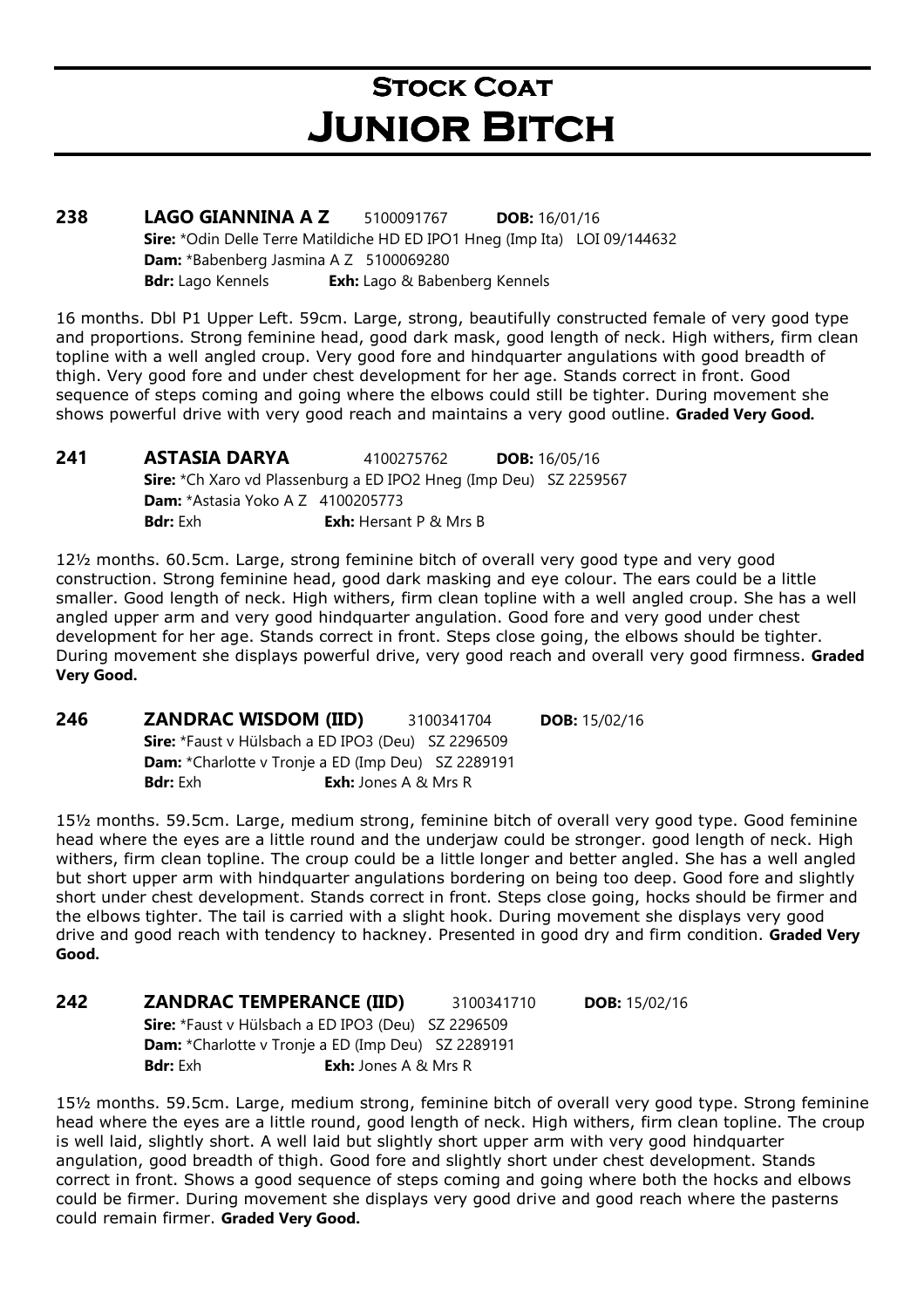### 243 ALIMANDA SHES THE ONE 5100093890 DOB: 21/05/16 Sire: \*Juwika Destroyer a ED IPO3 (Imp Den) DK 18097/2012 Dam: \*Bruangie Something To Follow A Z 5100052776

**Bdr:** Exh: Alimanda Kennels

12½ months. 61cm. Very large, strong, well coloured female of overall very good type and proportions. Strong feminine head with good dark masking. High withers, firm clean topline. The croup is quite well laid. Short, well laid upper arm, very good hindquarter angulation with good breadth of thigh. Very good under chest development. Stands correct in front. Steps correct coming and going where both the hocks and elbows should be firmer. During movement she displays very good drive and good reach. The right ear should be carried firmer in movement, carries slight hook in tail. Graded Very Good.

**3 SHEPROSE NAUGHTY BUT NICE** 5100093128 **DOB:** 10/04/16 Sire: \*Labo v Schollweiher a ED SchHlll IPO3 (Imp Deu) SZ 2252448 Dam: \*Schaeferhund Xitta A Z 3100276042 **Bdr:** Exh **Exh:** Owen Ms B

15 months. 61cm. Very large, strong, feminine, slightly stretched female of still very good type. Strong head where the ears are a little large and the underjaw could be stronger, good length of neck. High withers, good clean topline. The croup could be longer and better angled. Well angled but short upper arm, good hindquarter angulations with good breadth of thigh. Good fore and very good under chest development. Shows a good sequence of steps coming and going where both the hocks and elbows could be tighter. During movement she displays very good drive and good reach maintaining overall good firmness. Graded Very Good.

239 GEWALT TENNESSEE GAMBLER 5100093561 DOB: 28/04/16 Sire: \*Xavi v Tronje a ED IPO2 (Imp Deu) SZ 2272412 Dam: \*Ch Hinterhaus French Tennesee A Z ET 6100059577 Bdr: Exh Exh: Crozier S

13½ months. 60cm. Large, well coloured, expressive female of very good type. Strong feminine head which ideally could be broader, good length of neck. High withers, firm clean topline. The croup is quite well laid but should be longer. Well angled but slightly short upper arm with very good hindquarter angulations and breadth of thigh. Good fore and very good under chest development for her age. She stands correct in front. Shows good sequence of steps coming and going where the hocks could be a little firmer. During movement shows very good drive, good reach and very good overall firmness. Graded Very Good.

**245 LEPPSDORF WE CAN BEAT IT** 5100094576 **DOB:** 08/06/16 Sire: \*Ch Schaeferhund Xesko A Z 3100276038 Dam: \*Leppsdorf Sapphira A Z 5100074243 **Bdr:** Exh **Exh:** Hume Miss L

12 months. 61cm. Very large, strong, feminine bitch with slightly stretched proportions and of very good type. Strong feminine head, good eye colour and masking, good length of neck. High withers, firm clean topline, the croup could be longer and better angled. Well angled upper arm with very good hindquarter angulation and good breadth of thigh. Good fore and very good under chest development. Stands correct in front. Shows good sequence of steps coming and going where both hocks and elbows could be tighter. During movement displays good reach and drive where the pasterns should remain firmer and overall the movement should be more powerful. Good overall firmness. Graded Very Good.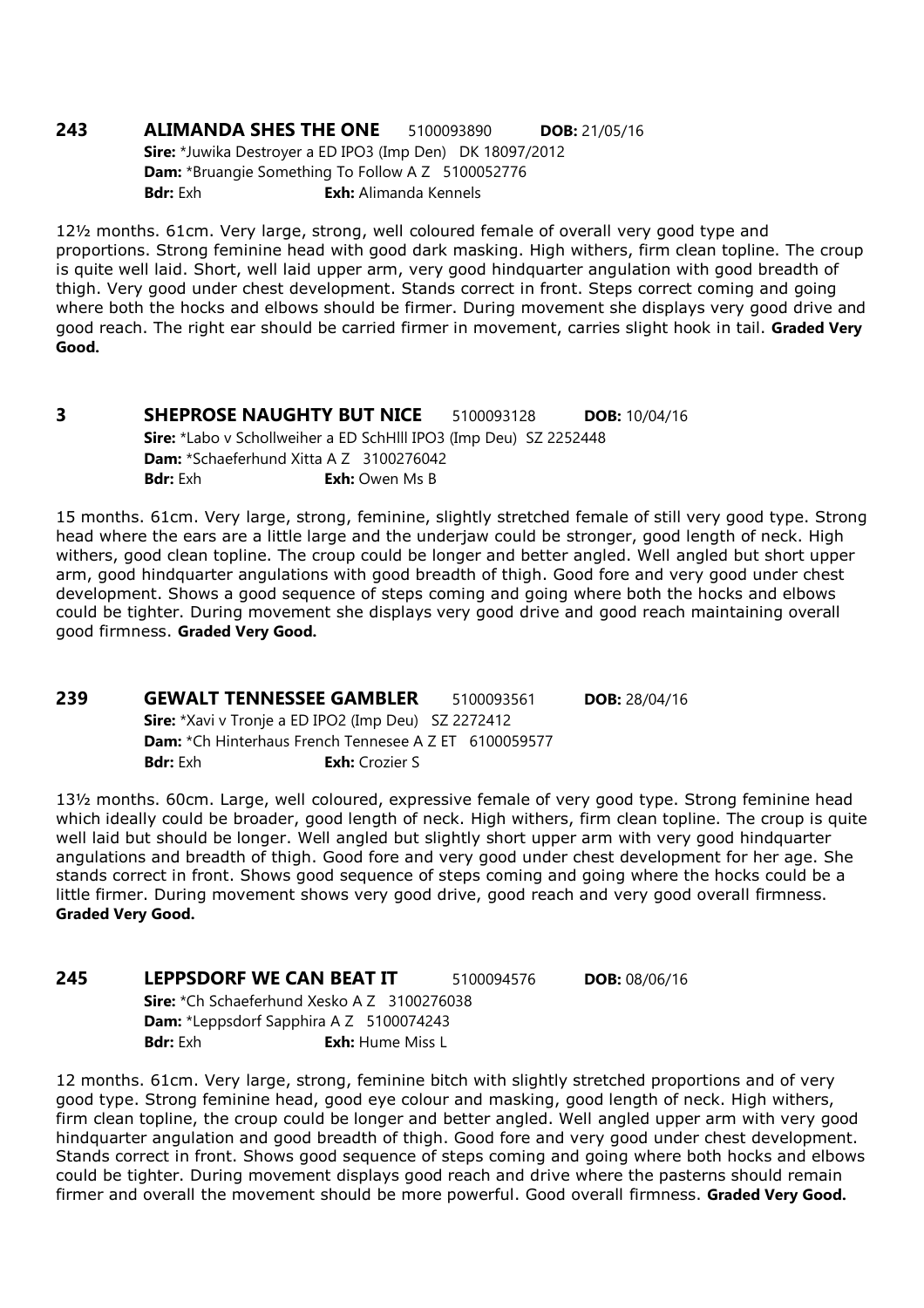244 RHOSYN TAYNTED AFFAIR 5100094204 DOB: 08/06/16 Sire: \*Ch Calle v Westervenn a ED IPO2 Hneg (Imp Deu) SZ 2281138 Dam: \*Rhosyn Dangerous Affair A Z 5100073936 **Bdr:** Exh: Collins SJ & Mrs C

12 months. 59.5cm. Large, feminine female, of still very good type. Good feminine head where the underjaw should be stronger. The ears are a little large. High withers, firm clean topline. The croup could be a little longer and better angled. Her upper arm should be longer and better angled, very good hindquarter angulation and very good breadth of thigh. Good fore and under chest development for her age. Stands correct in front. Steps close going. During movement shows very good drive where the reach should be more pronounced. Good overall firmness. Graded Very Good.

**237 ZANDRAC FORTITUDE (IID)** 3100341711 DOB: 15/02/16 Sire: \*Faust v Hülsbach a ED IPO3 (Deu) SZ 2296509 Dam: \*Charlotte v Tronje a ED (Imp Deu) SZ 2289191 **Bdr:** Exh **Exh:** Jones A & Mrs R

15½ months. 59.5cm. Large, medium strong, bitch of good proportions and very good type. Good feminine head where the eye could be darker. Good length of neck. High withers, firm clean topline. The croup should be longer and better angled. Well angled but short upper arm, very good hindquarter angulation with good breadth of thigh. Good fore and very good under chest development. Stands correct in front. Steps close going, both hocks and elbows should be tighter. During movement shows very good drive and good reach where the tail is carried with a slight hook. Graded Very Good.

> 1 …238… 2 …241… 3 …246… 4 …242… 5 …243… 6 ……3…… 7 …239… 8 …245… 9 …244… 10 …237…

## LONG STOCK COAT INTERMEDIATE BITCH

249 EROICA EVEREST A Z 5100090519 DOB: 04/11/15 Sire: \*Ch Eroica Catch Me If You Can A Z 5100077759 Dam: \*Ch Vladimir Glam I Am A Z 2100368521 **Bdr:** Eroica Kennels **Exh:** Leonard Mrs C & Morton K

18 months. 61cm. Very large, strong female of very good construction and type. Good feminine head with dark eye and dark mask, good length of neck. High withers, firm clean topline. The croup could be a little longer and better angled. A well laid upper arm which should be longer, very good hind angulation with very good breadth of thigh. Very good fore and under chest development. Stands almost correct in front. Shows a good sequence of steps coming and going where the elbows could be tighter. During movement displays powerful drive and good reach. Presented in very good condition. Graded Very Good.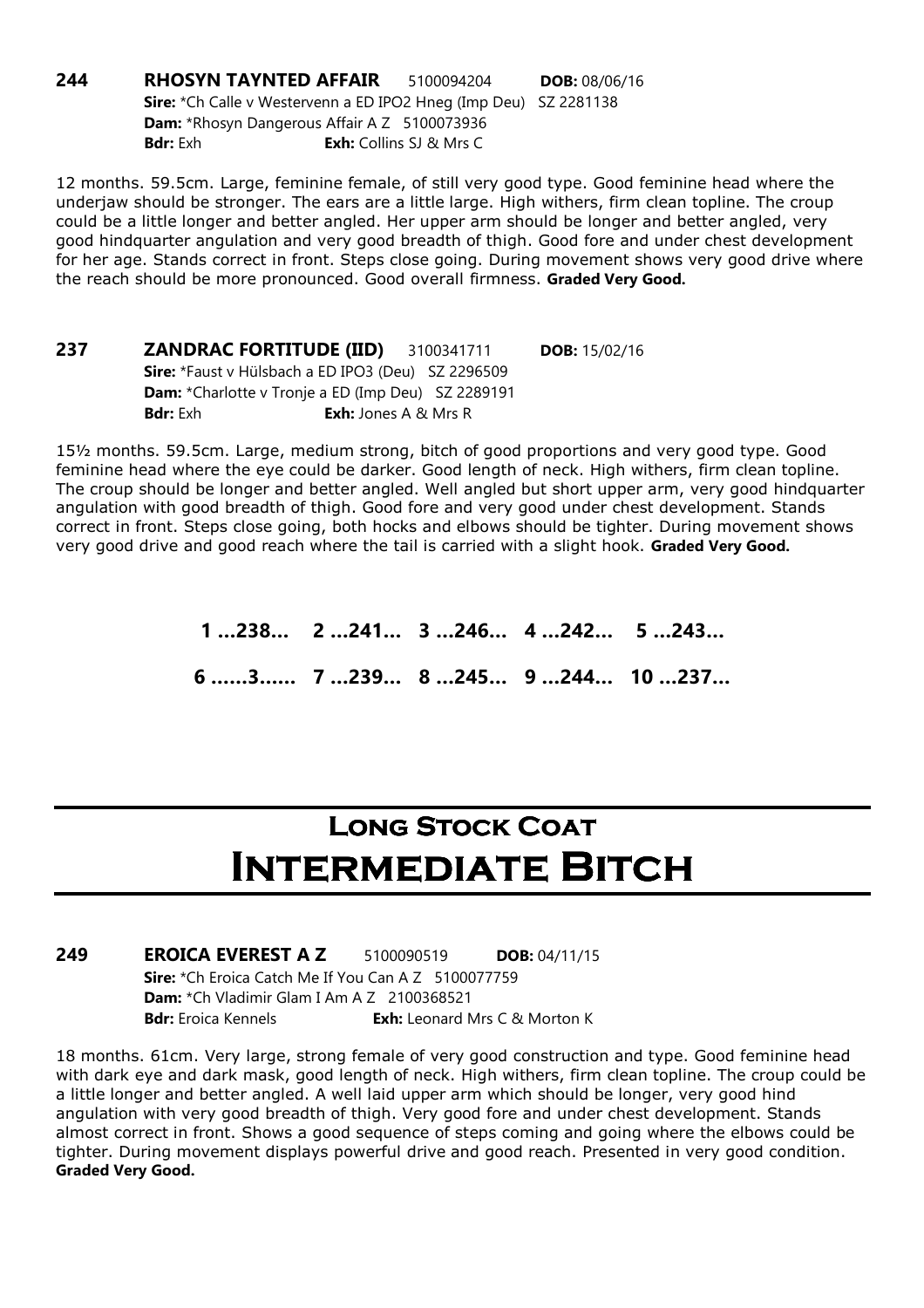### **247 CH KARASTRO NOBLE NANA A** 3100317615 **DOB:** 15/01/15 Sire: \*Ch Pepe vd Zenteiche a ED IPO1 Hneg (Imp Deu) SZ 2270589 Dam: \*Karastro Havana Knights A Z 3100281198 **Bdr:** Exh **Exh:** Berghofer Ms D

2½ years. 60cm. Large, medium strong, feminine bitch of good proportions and of still very good type. Good feminine head where the eye could be darker and the skull could be broader. Good length of neck. High withers, firm clean topline, well laid croup. Well laid but short upper arm, with very good hindquarter angulation and good breadth of thigh. Good under chest development. Stands correct in front. Steps close going, wide coming where the elbows should be tighter. During movement displays very good drive and good reach with a tendency to hackney. She should be presented in firmer condition. Graded Very Good.

1 …249… 2 …247…

# **STOCK COAT** Intermediate Bitch

253 \*KAPERVILLE WHITE DIAMOND A Z 6100092678 DOB: 11/04/15 Sire: \*Ch Schaeferhund Xesko A Z 3100276038 Dam: \*Hinterhaus Persephone A Z 5100072647 Bdr: Animal Kapers Boarding Kennels **Exh:** Crozier S & Hume Miss L

26 months. Dbl P1 upper left and right. 59cm. Well above medium size, medium strong, feminine bitch of overall very good type and construction. Very good feminine head, good dark eye colour and dark mask where the ears are a little large. Good length of neck, high withers, firm straight back. The croup could be a fraction longer and better angled. Well angled upper arm with very good hindquarter angulation and good breadth of thigh. Good fore and very good under chest development. Stands correct in front. Shows good sequence of steps coming and going where the elbows could be tighter. During movement she displays very good drive and good reach with very good overall firmness. Graded Very Good.

### 264 \*ARRISTAR LYKAN ANGEL A Z 3100331966 DOB: 11/11/15 Sire: \*Sensen Mann Yokon a ED IPO3 Hneg (Imp Deu) FI45561/12 Dam: \*Harlerose Angel A Z 3100294285 **Bdr:** Urie Mrs JM **Exh:** Moissis N

19 months. 60cm. Large, medium strong, feminine, well balanced female of very good type and proportions. Well formed feminine head, good eye colour and dark mask. Good length of neck, high withers, firm clean topline. The croup could still be longer and better angled. Well angled but slightly short upper arm with very good hindquarter angulation. Good fore and very good under chest development for her age. Stands correct in front. Shows a good sequence of steps coming and going where the elbows could be tighter. During movement displays very good drive and good reach while maintaining very good firmness overall. Graded Very Good.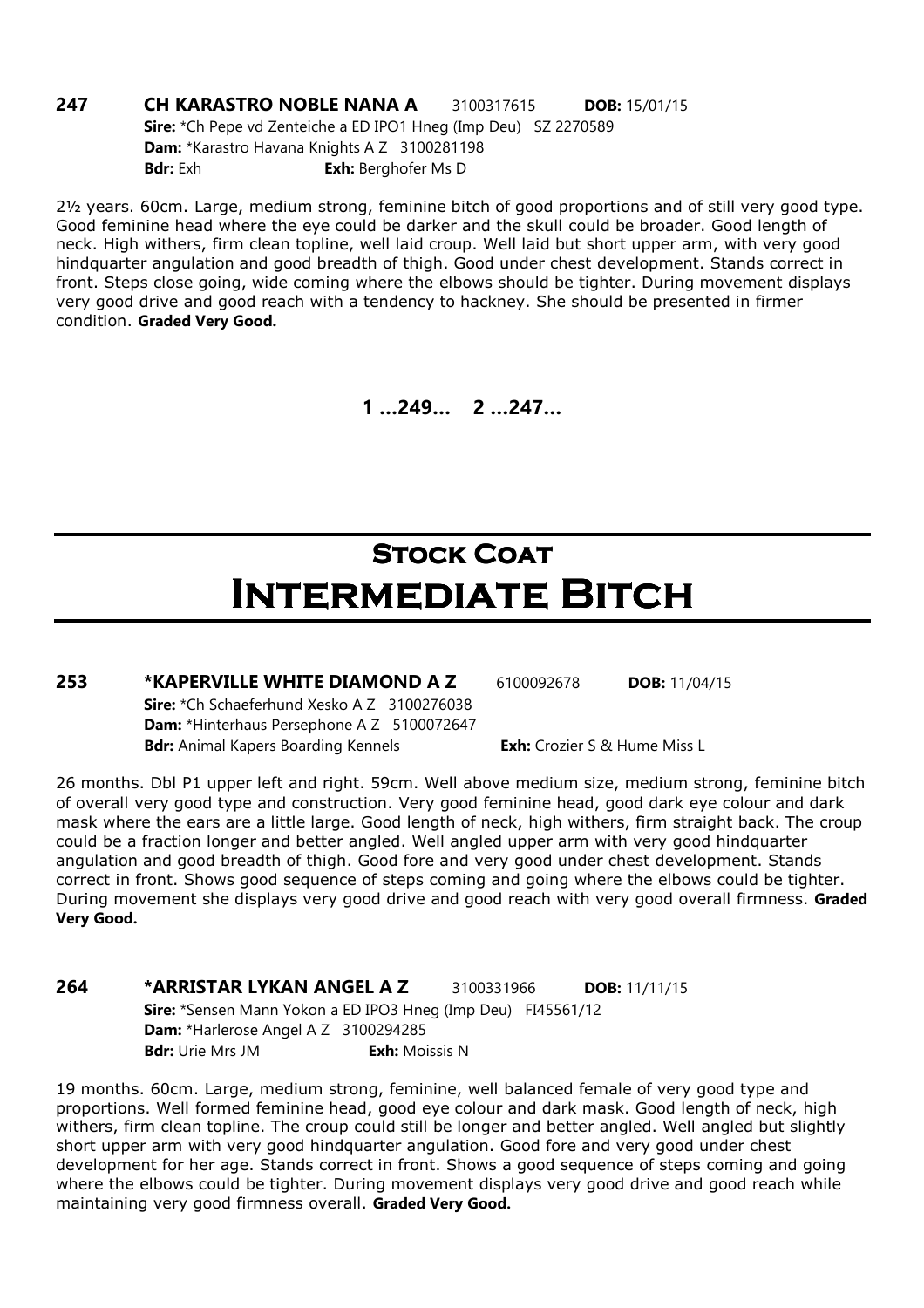### **260 TONAKER GABBI A Z** 5100089571 **DOB:** 02/09/15 Sire: \*Esko ad Haus Zygadto a ED SchHll (Imp Deu) SZ 2232859 **Dam:** \*Tonaker X Ana A Z 5100071304 **Bdr:** Schoemaker TH **Exh:** Tonaker Kennels

21 months. 57.5cm. Medium size, medium strong, feminine bitch of overall very good construction and type. Well formed, feminine head, with good eye colour and dark mask. Good length of neck, high withers, firm clean topline. She has a well angled croup. Well angled but slightly short upper arm, very good hindquarter angulation with good breadth of thigh. Good fore and very good under chest development for her age. Stands correct in front. Steps close going; both hocks and elbows should be firmer. During movement displays very good drive and good reach. Presented in very good condition. Graded Very Good.

**257 VONPETA DIDYOUMAKEHER A Z 5100088769 DOB: 19/07/15** Sire: \*Toby vd Plassenburg a ED SchHll IPO3 Hneg (Imp Deu) SZ 2246259 Dam: \*Natchez Evas Revenge A Z 5100077337 **Bdr:** Exh: Pike Ms JE & Damarell PN

23 months. 60.5cm. Very large, strong, feminine, well coloured grey female of very good type. Strong, feminine head with good expression and dark mask. Good length of neck, high withers, firm clean topline. The croup is of good length but could be better angled. Well angled but slightly short upper arm, very good hindquarter angulation with good breadth of thigh. Very good fore and under chest development for her age. Stands correct in front. Steps a little cow hocked going and the elbows could be a little tighter. During movement displays powerful drive and very good reach while maintaining very good firmness. Graded Very Good.

**251 CH VONPETA BETTABEGOOD A Z** 5100086948 **DOB:** 20/03/15 Sire: \*Sup Ch Vonpeta Ugottabekidding A Z 5100073113 Dam: \*Beychief Storm Dancer A Z 2100360939 **Bdr:** Exh: Pike Ms JE & Damarell PN

26 months. 58.5cm. Well above medium size, medium strong bitch of slightly stretch proportions and very good type. Strong feminine head, good expression. Good withers, firm straight back. The croup is quite well laid but could be longer. Well angled but short upper arm with very good hindquarter angulation and very good breadth of thigh. Good fore and very good under chest development. Stands correct in front. Steps slightly cow hocked going and the elbows should be tighter. During movement displays very good drive and good reach with overall good firmness. Graded Very Good.

258 \*CH BRUANGIE YUREEKA ORASGOLD A Z 5100089285 DOB: 08/08/15

Sire: \*Ch Alimanda Fire Walker A Z 5100074495 Dam: \*Leppsdorf Oriental Ora A Z 5100067221 **Bdr:** Exh: Corlett Mrs V

22 months. 61.5cm. Oversized, medium strong, slightly stretched female of still very good type and substance. Strong, feminine head, where the ears are a little large. High withers, firm clean topline. The croup is well laid but could be longer. Well angled but slightly short upper arm, very good hindquarter angulation and good breadth of thigh. Good fore and under chest development. She should stand more correct in front. Shows good sequence of steps coming and going where the elbows should be tighter. During movement displays very good drive and good reach while maintaining good overall firmness. Graded Very Good.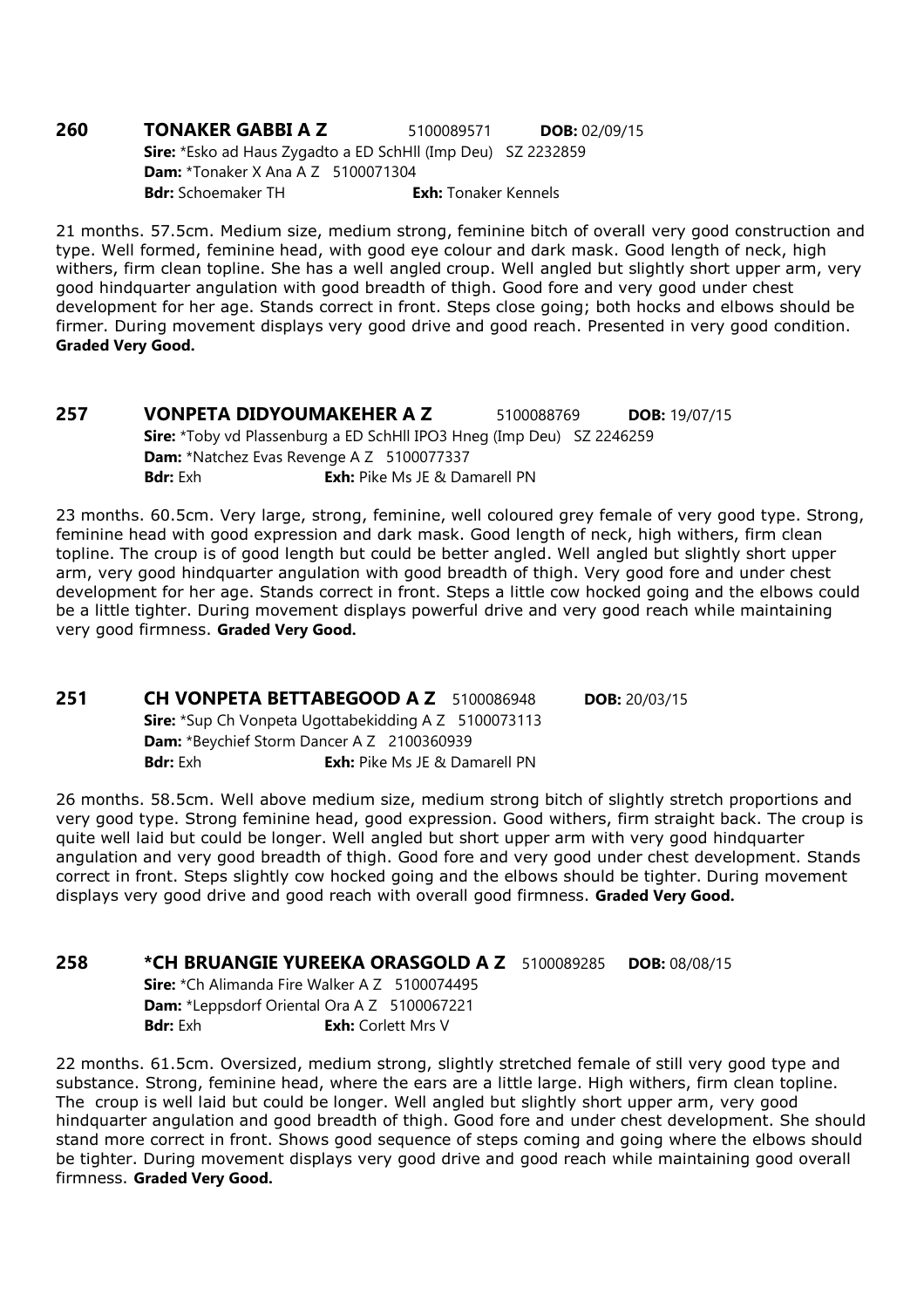**250 TAURORN TAKE THAT A Z** 5100084196 **DOB:** 21/10/14 Sire: \*Ch Schaeferhund Xesko A Z 3100276038 Dam: \*Taurorn Quarallia A Z 5100066623 **Bdr:** Exh **Exh:** Wellman Ms G

2½ years. 59.5cm. Large, medium strong, substantial, feminine bitch of very good type. Strong head with very good expression and good eye colour. Good length of neck. High wither, straight back which could be firmer in stance. The croup should be longer and better angled. The short upper arm is well angled, very good hindquarter angulation and good breadth of thigh. Very good fore and under chest development. Stands correct in front. Shows a good sequence of steps coming and going where both hocks and elbows should be tighter. During movement displays very good drive and good reach where she should remain firmer overall. Graded Very Good.

265 GILARISHA XANADU 5100091185 DOB: 05/12/15 Sire: \*Ch Alimanda Firewalker A Z 5100074495 Dam: \*Gilarisha Ldyprimadonaprincess A Z 5100069858 **Bdr:** Exh **Exh:** Archbold Mrs R

18 months. 56.5cm. Just below medium size, medium strong, feminine bitch of good proportions and still very good type. Strong, feminine head where the eyes could be darker and the neck could be a fraction longer. Firm, straight back. The croup is quite well laid but could be longer. Well angled but short upper arm with very good hindquarter angulation and good breadth of thigh. Good fore and slightly short under chest development. Stands correct in front. Shows a good sequence of steps where both the hocks and elbows could be tighter. During movement displays very good drive and good reach with good overall firmness. Graded Very Good.

262 STELLIKO AINT NO STOPPIN US A Z 5100090150 DOB: 24/09/15 Sire: \*Ch Calle v Westervenn a ED IPO2 Hneg (Imp Deu) SZ 2281138 Dam: \*Keedara Portuguese Tart A Z 5100074590 Bdr: Exh: Exh: Brodie M & L

21 months. 58cm. Just above medium size, medium strong female of very good type and proportions. Strong, feminine head with good expression. Level withers, firm clean topline. The croup could be a little longer and better angled. Well angled but short upper arm. Very good hindquarter angulation with good breadth of thigh. Good under chest development. Stands correct in front. Steps wide going, the elbows should be tighter. During movement displays very good drive and good reach with good overall firmness. Graded Very Good.

**263 RHOSYN QUINLYN A Z** 5100090298 **DOB:** 02/11/15 Sire: \*Ch Calle v Westervenn a ED IPO2 Hneg (Imp Deu) SZ 2281138 **Dam:** \*Rhosyn Bam Bam A Z 5100049376 **Bdr:** Exh: Collins SJ & Mrs C

19 months. 59.5cm. Large, medium strong, slightly stretched female of still very good type. Strong, feminine head, good dark mask, the ears and large and could be firmer. High withers, firm clean topline. The croup could be longer and better angled. Slightly short, slightly steep upper arm, very good hindquarter angulation with good breadth of thigh. Good under chest development for her age. She could stand a little bit more correct in front. Steps close going and the elbows could be tighter. During movement displays good reach and drive with a tendency to hackney and the right ear should remain firmer. Graded Very Good.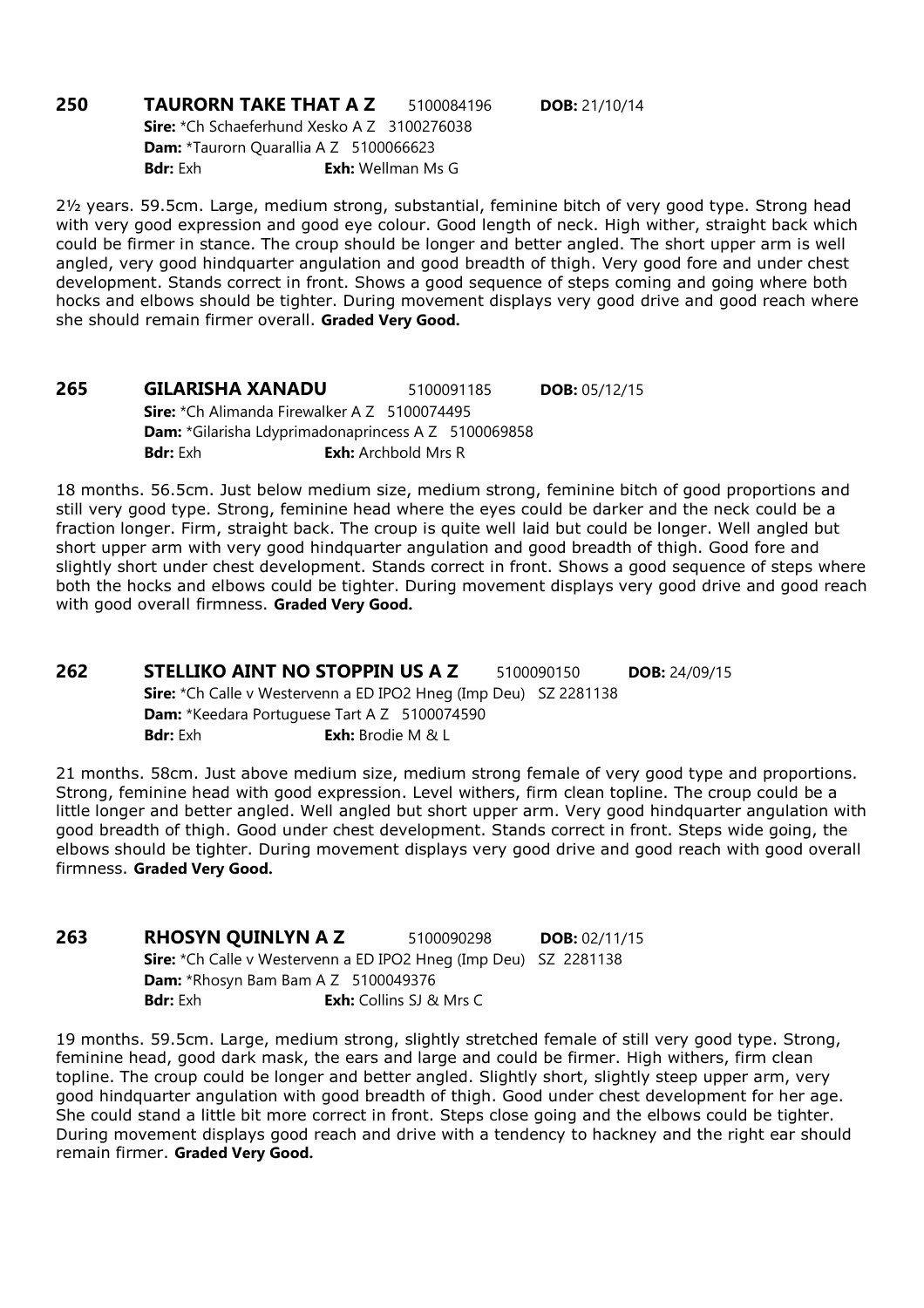259 GILARISHA WESTIES WPHUKN WORRY 5100090162 DOB: 23/08/15 Sire: \*Ch Pepe vd Zenteiche a ED IPO1 Hneg (Imp Deu) SZ 2270589 Dam: \*Gilarisha Running Bear A Z 5100071614 **Bdr:** Exh **Exh:** Mrs R Archbold

21 months. 56.5cm. Just below medium size, medium strong, feminine bitch of still very good type. Strong, feminine head with good eye colour. Good withers, firm clean topline. The croup is of good lay but could be longer. Well angled but short upper arm, very good hindquarter angulation and good breadth of thigh. Good fore and under chest development. Stands correct in front. Steps close going where the hocks should be firmer and the elbows should be tighter. During movement she displays very good drive and good reach maintaining overall good firmness. I would like to see her shown in better coat. Graded Very Good.

252 GILARISHA WHAT A MIRACLE 5100090161 DOB: 23/08/15 Sire: \*Ch Pepe vd Zenteiche a ED IPO1 Hneg (Imp Deu) SZ 2270589 Dam: \*Gilarisha Running Bear A Z 5100071614 **Bdr:** Exh: **Exh:** Archbold Mrs R

22 months. 61cm. Very large, medium strong, substantial bitch of overall good type. Strong, feminine head, good dark mask, ideally the neck could be a fraction longer. Good withers, firm straight back. The croup should be longer and better angled. The upper arm and shoulder blade should be better angled, and the hindquarter is quite deep. Pronounced fore chest development. Stands wide in front. Steps cowhocked behind; both the hocks and elbows are loose. During movement she displays good reach and drive however should be presented in firmer, harder condition. The bitch should show herself to be more confident in presentation. Graded Very Good.

254 LEGIONAIRE AMERICAN HONEY A Z 3100321814 DOB: 13/04/15 Sire: \*Sup Ch Vonpeta Ugottabekidding A Z 5100073113 Dam: \*Legionaire Lady Antebellum A Z 3100246223 Bdr: Exh Exh: Legionaire Kennels

26 months. 58.5cm. Just above medium size, medium strong, bitch of good proportions and still very good type. Strong, feminine head where ideally the eye could be darker. Good withers, firm, clean topline. The croup is of good length but could be better angled. Well angled but short upper arm with very good hindquarter angulation. Good fore and under chest development for her age. Stands correct in front. Steps close going, hocks could be firmer and the elbows tighter. During movement displays very good drive and good reach where the pasterns could remain firmer. Graded Very Good.

> 1 …253… 2 …264… 3 …260… 4 …257… 5 …251… 6 …258… 7 …250… 8 …265… 9 …262… 10 …263… 11 …259… 12 …252… 13 …254…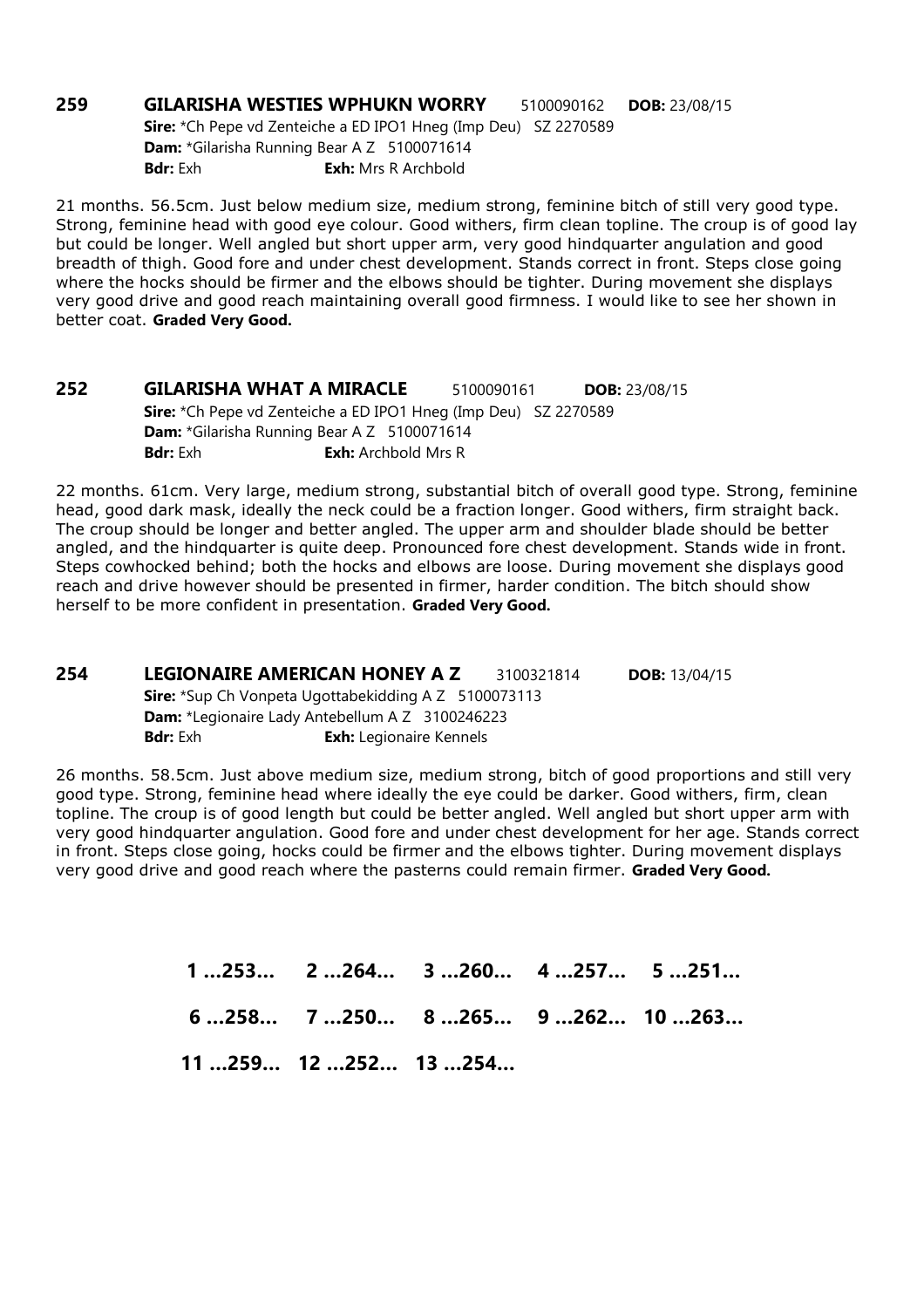## LONG STOCK COAT **OPEN BITCH**

### **266 \*CH VLADIMIR GLAM I AM A Z** 2100368521 **DOB:** 08/09/12

Sire: \*Ch Siobahn Apollo A Z 2100321358 Dam: \*Sup Ch Vladimir Anarchy A Z 2100213140 Bdr: Vladimir Kennels **Exh:** Leonard Mrs C

4 years 9 months. 61cm. Very large, medium strong, well constructed, balanced bitch. Strong, feminine head with very good expression, good eye colour. Good length of neck, high withers. The croup is quite well laid but could be a little longer and better angled. Well angled upper arm, very good hindquarter angulation. Very good fore and under chest development. She could stand a little more correct in front. Shows a good sequence of steps coming and going where the hocks could remain firmer. During movement displays powerful drive and very good reach. She is presented in very good condition. Graded Excellent.

 $1...266...$ 

## **STOCK COAT OPEN BITCH**

**273 \*CH LEBERHINE UMEEKO A Z** 5100077038 **DOB:** 26/08/13 Sire: \*Hatto v Hühnegrab a ED SchHlll Hneg (Imp Gmy) SZ 2192749 Dam: \*Leberhine Maggie A Z 5100055468 **Bdr:** Exh **Exh:** Evans R & Mrs D/Garvican H

3 years 9 months. 60cm. Large, medium strong, very balanced bitch of very good type and proportions. Strong, feminine head, good length of neck. High withers, firm clean topline. Good croup. Well angled but slightly short upper arm, very good hindquarter angulation with good breadth of thigh. Very good fore and under chest development. Stands correct in front. Shows a good sequence of steps both coming and going where the elbows could be tighter. During movement displays very balanced, powerful movement and is presented in very good condition. Graded Excellent.

### 280 \*JAYSHELL KENZIE A Z 3100311547 DOB: 15/09/14

**Sire:** \*Ch Bluemax Salt A Z 4100190920 Dam: \*Ch Jayshell Winona A Z 3100233082 **Bdr:** Exh **Exh:** McDermott P & Mrs N

2½ years. 58cm. Just above medium size, medium strong, well balanced female of very good type and very good construction. Well formed, feminine head with dark masking and dark eyes. Good length of neck, high withers, firm clean topline. Good croup. Well angled but slightly short upper arm, very good hindquarter angulation and very good breadth of thigh. Very good fore and under chest development for her age. Stands correct in front. Shows a good sequence of steps both coming and going, however the elbows could still be a little tighter. During movement displays a powerful, balanced movement with very good ground coverage and very good firmness. Graded Excellent.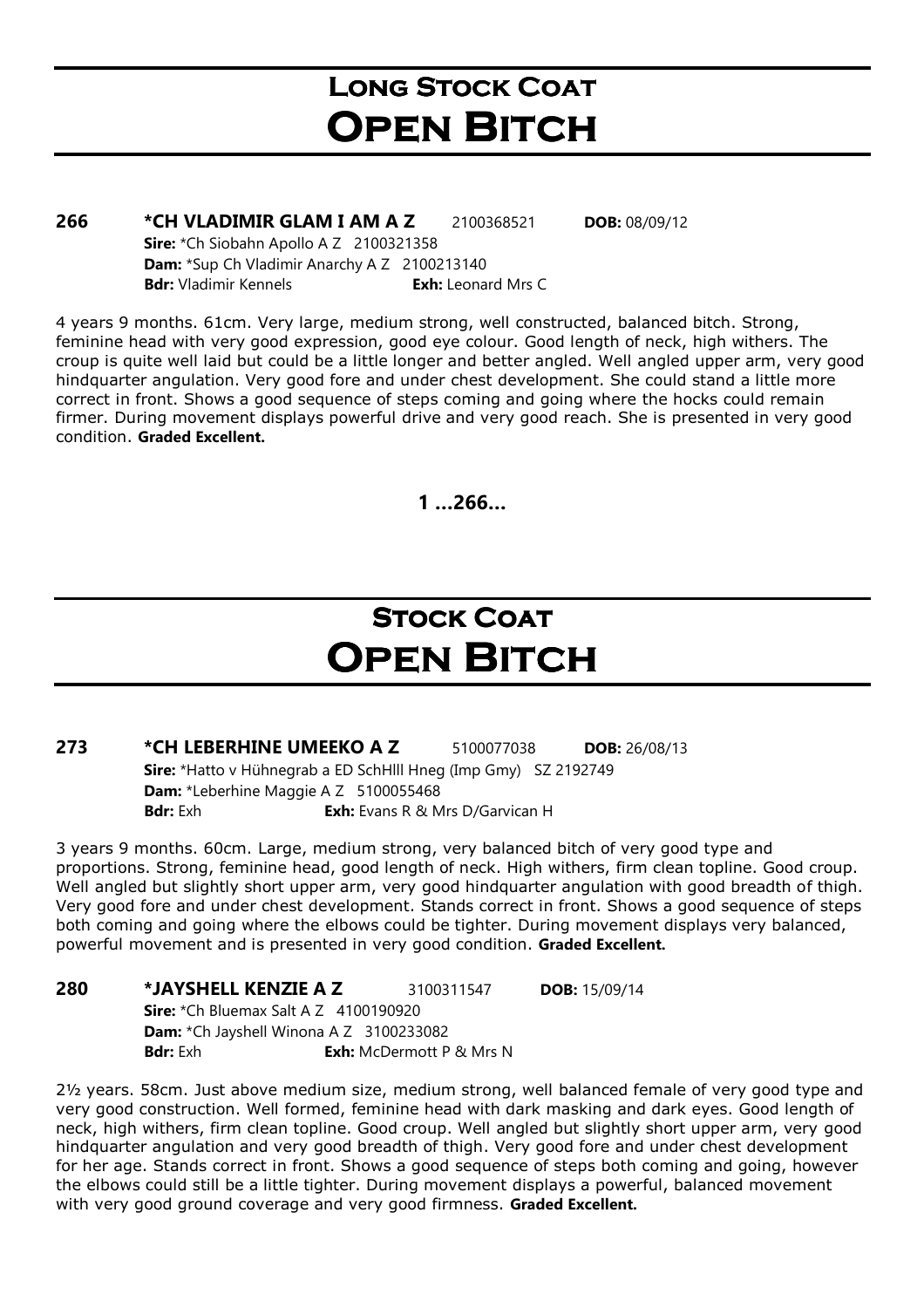### 272 \*CH SCHAEFERHUND BALLEENA AZ CCD RN ET 3100287963 DOB: 22/04/13

Sire: \*Yester v Feuermelder a ED (Imp Deu) SZ 2255308 Dam: Ryzack Acacia A Z 3100212651 **Bdr:** Bohdal Mrs I **Exh:** Shebelle Kennels

4½ years. 58cm. Just above medium size, medium strong, expressive female of very good type and good proportions. Strong feminine head with very good expression, eye colour and masking. Good length of neck, high withers, firm straight topline. The croup is well laid but could be longer. Well angled but slightly short upper arm, very good hindquarter angulations with good breadth of thigh. Stands correct in front. Steps close going where the hocks could be firmer and elbows a little tighter. During movement she displays powerful drive and very good reach while maintaining good overall firmness. Presented in very good condition. Graded Excellent.

**284 \*ZANDRAC CHEERLEADER A Z** 3100322815 **DOB:** 22/03/15 Sire: \*Ch Xaro vd Plassenburg a ED IPO2 Hneg (Imp Deu) SZ 2259567 Dam: \*Zandrac Its A Love Thing A Z 3100282620 **Bdr:** Exh **Exh:** Jones A & Mrs R

2 years. 59.5cm. Large, medium strong, feminine, well coloured female of very good proportions and type. Strong, feminine head, good eye colour, good dark mask. Good length of neck, high withers, firm clean topline. The croup could be a fraction longer. Well angled upper arm, very good hindquarter angulations and good breadth of thigh. Good fore and very good under chest development. Stands correct in front. Steps close going where the elbows could be tighter. During movement displays powerful drive and very good reach with good overall firmness. Graded Excellent.

### 274 \*DERHARV PURE BLONDE A Z 3100299249 DOB: 11/12/13 Sire: \*Seigen Crunchies Time Out A Z 6100065462 Dam: Derharv Gold Dust A Z 3100249842 **Bdr:** Exh: Kelly Mrs H

3½ years. 61cm. Very large, strong, powerful, expressive, well coloured sable female of very good type and construction. Strong feminine head with good expression, dark masking, good eye colour, good length of neck. High withers, firm clean topline. The croup could be a little longer and better angled. Well angled but short upper arm with very good hindquarter angulation and breadth of thigh. Very good fore and under chest development. Stands correct in front. Shows a good sequence of steps coming and going where both hocks and elbows could be firmer. During movement she displays a powerful balanced gait and is presented in very good condition. Graded Excellent.

277 \* ASTASIA ROXI A Z 4100246631 DOB: 11/07/14 Sire: \*Ch Xaro vd Plassenburg a ED IPO2 Hneg (Imp Deu) SZ 2259567 **Dam:** \*Astasia Holly A Z 4100137754 **Bdr:** Exh **Exh:** Hersant P & Mrs B

3 years. Dbl P1 upper left. 61cm. Very large, medium strong, slightly stretched female of very good type. Strong head, where the ears are a little large, good dark masking, good length of neck. High withers, firm clean topline. The croup could be a little longer and better angled. Well angled but short upper arm, with very good hindquarter angulation and good breadth of thigh. Good fore and very good under chest development for her age. Stands correct in front. Steps close going, the elbows could be tighter. During movement displays very good drive and good reach with overall very good firmness. Graded Excellent.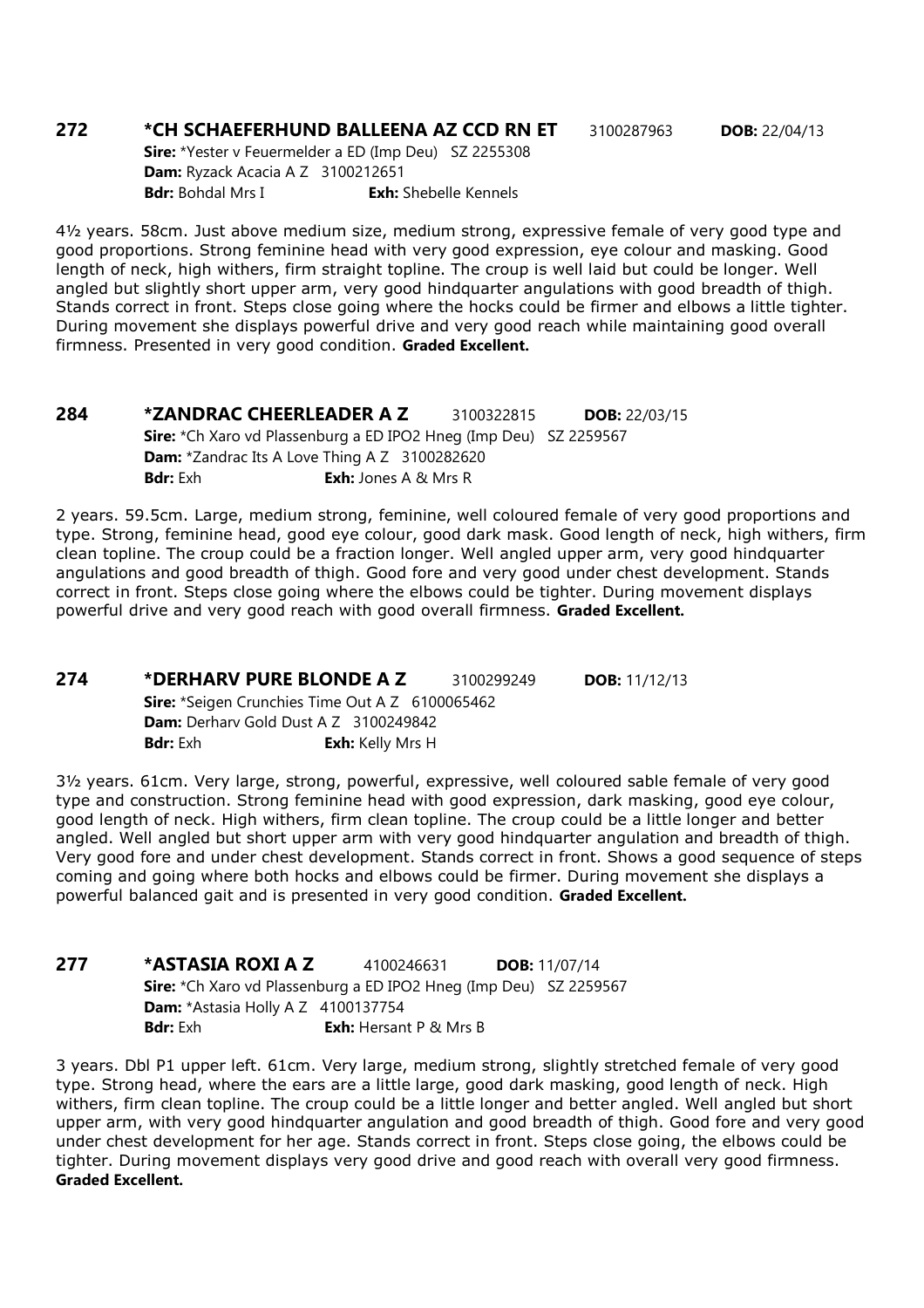**4 \*SCHAEFERHUND XITTA A Z** 3100276042 **DOB:** 02/08/12 Sire: \*Toby vd Plassenburg a ED SchHll IPO3 Hneg (Imp Deu) SZ 2246259 Dam: \*Ryzack Alexa A Z 3100212649 Bdr: Bohdal Mrs I Exh: Owen Ms B

6 years. Dbl P1 upper left. 60.5cm. Very large, strong, slightly stretched female of very good type, and colour. Strong, feminine head, good dark eye and dark masking, good length of neck. Good withers, firm clean topline. The croup is of good lay. Well angled but slightly short upper arm with very good hindquarter angulation. Good fore and very good under chest development for her age. Could stand a little more correct in front. Shows a good sequence of steps coming and going where the elbows could be firmer. During movement displays very good drive and good reach with very good overall firmness. Graded Excellent.

270 \*NATCHEZ EVAS REVENGE A Z 5100077337 DOB: 26/08/13 **Sire:** \*Bluemax Shrek A Z 4100181907 Dam: \*Vonpeta Our Evas Image A Z 5100059544 **Bdr:** Smith Mrs PL **Exh:** Pike Ms JE & Damarell PN

3 years 9 months. Dropped lower middle incisors. 61cm. Very large, strong, slightly stretched female of still very good type. Strong but still feminine head with good expression and eye colour. High withers, firm, clean topline. The croup is a little short and steep. Well angled but slightly short upper arm, very good hindquarter angulation and good breadth of thigh. Good fore and very good under chest development for her age. Stands correct in front. Steps close going where the hocks should be firmer and the elbows should be tighter. During movement displays very good drive and good reach with good overall firmness The tail should be carried more naturally. Graded Excellent.

**276 \*TAURORN SHADOW DANCER A Z** 5100081740 **DOB:** 07/05/14 Sire: \*Ch Kardin Kruger A Z 3100179276 Dam: \*Taurorn Niabi A Z 5100045059

**Bdr:** Wellman Ms G **Exh:** Johnston A

3 years. 58.5cm. Above medium size bitch with slightly stretched body proportions but of still very good type. Strong feminine head with dark masking, the neck could be a little longer. High withers, firm clean topline. The croup should be longer and better angled. Both shoulder blade and upper arm could be better angled, very good hindquarter angulation and good breadth of thigh. Good fore and very good under chest development. Stands correct in front. Steps close going, the elbows should be tighter. During movement displays good reach and drive with good overall firmness. Graded Excellent.

269 \*CH SHEPHERDHILL VENUS A Z 5100072327 DOB: 20/10/12 Sire: \*Ch Schneeberg Fire Storm A Z ET 2100258867 Dam: \*Shepherdhill Jaimmie A Z 5100050056 Bdr: Shepherdhill Kennels **Exh:** Zibellina Kennels

4½ years. 59.5cm. Large, medium strong, feminine bitch of good proportions and very good type. Strong, feminine head. Good withers, firm clean topline. The croup is of good lay but could be longer. Well angled but short upper arm with very good hindquarter angulation and breadth of thigh. Good fore and very good under chest development for her age. Stands correct in front. Steps cowhocked behind and the elbows should be tighter. During movement displays very good drive where the reach could be more pronounced. Graded Excellent.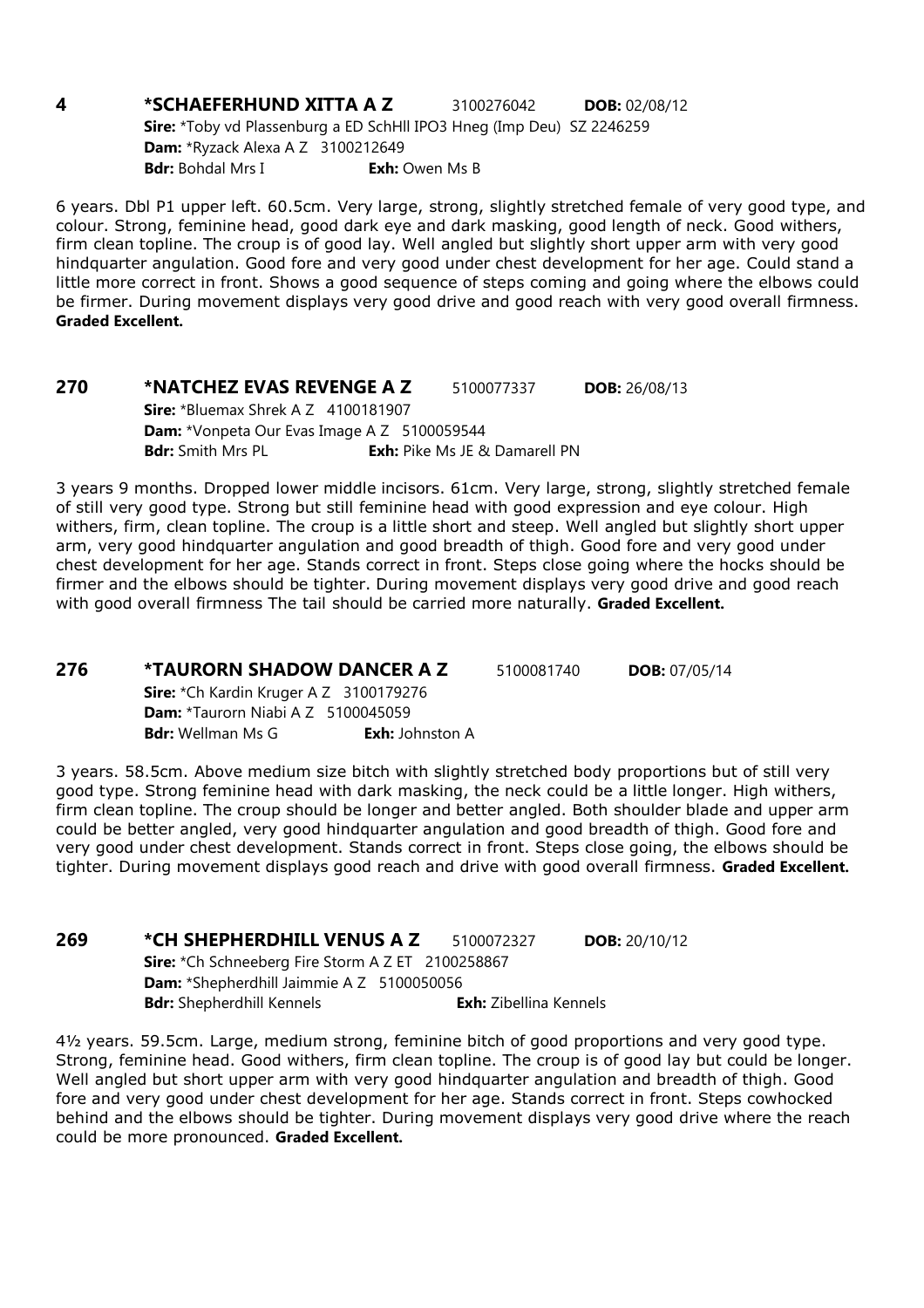**275 \*CH VONPETA XMISSUSTOO A Z** 5100081578 **DOB:** 12/04/14 Sire: \*Esko ad Haus Zygadto a ED SchHll (Imp Gmy) SZ 2232859 Dam: \*Vonpeta Ourbillidakid A Z 5100059546 **Bdr:** Exh **Exh:** Pike Ms JE & Damarell PN

3 years. 59cm. Large, medium strong, slightly stretched female of overall very good type. Strong, feminine head. Good withers, firm back. The croup is of good lay but should be longer. Well angled but short upper arm with very good hindquarter angulation and good breadth of thigh. Good fore and very good under chest development. Stands correct in front. Steps close going where the elbows should be tighter. During movement displays very good drive and good reach where the wither could remain a fraction higher. Good overall firmness. Graded Excellent.

### **281 \*CH TAURORN TAKE MY BREATH AWAY AZ** 5100084195 **DOB:** 21/10/14

Sire: \*Ch Schaeferhund Xesko A Z 3100276038 Dam: \*Taurorn Quarallia A Z 5100066623 **Bdr:** Wellman Ms G **Exh:** Pilgrim Ms S

2½ years. 58cm. Above medium size, medium strong, slightly stretched bitch of very good type. Strong, feminine head where the eye could be a fraction darker, good length of neck. High withers, firm clean topline. The croup could be longer and better angled. Well laid but short upper arm, good hindquarters where the lower thigh should not become any longer. Very good fore and under chest development for her age. Could stand a little more correct in front. Steps slightly cowhocked behind and the elbows could be firmer. During movement displays very good drive and good reach where the wither could remain higher. Graded Excellent.

282 \*KELEBEC AZURE SKY A Z 5100084818 DOB: 31/10/14 Sire: \*Hatto v Hühnegrab a ED SchHlll Hneg (Imp Deu) SZ 2192749 Dam: \*Keedara Naughty By Nature A Z 5100068562 **Bdr:** Kelebec Kennels **Exh:** Harley A & Tape Ms R

2½ years. 61cm. Very large, medium strong, slightly stretched bitch of still very good type. Strong, feminine head with dark eyes and dark mask. Good withers, firm clean topline. The croup should be longer and better angled. The upper arm should be longer and better angled, good hindquarter angulation and good breadth of thigh. Good fore and very good under chest development for her age. Stands correct in front. Steps close going and the elbows should be tighter. During movement displays very good drive and good reach where the pasterns should remain firmer and the wither remain higher. Graded Excellent.

### 283 \*BABENBERG MAJESTIK PRINCESS A Z 5100084756 DOB: 29/11/14

Sire: \*Ch Schaeferhund Xesko A Z 3100276038 Dam: \*Dreamstar Dare To Dazzle A Z 5100064094 Bdr: Exh **Exh:** Babenberg Kennels

2½ years. 59.5cm. Large, medium strong, well coloured female of slightly stretched proportions and very good type. Good feminine head where the underjaw could be stronger, good dark eyes. High withers, firm clean topline. The croup should be longer and better angled. Well angled but slightly short upper arm, good hindquarter angulation where the lower thigh should not become any longer. Good fore and under chest development. Stands correct in front. Steps close going where the hocks should be firmer and the elbows tighter. During movement displays very good drive and good reach with a tendency to hackney. Graded Excellent.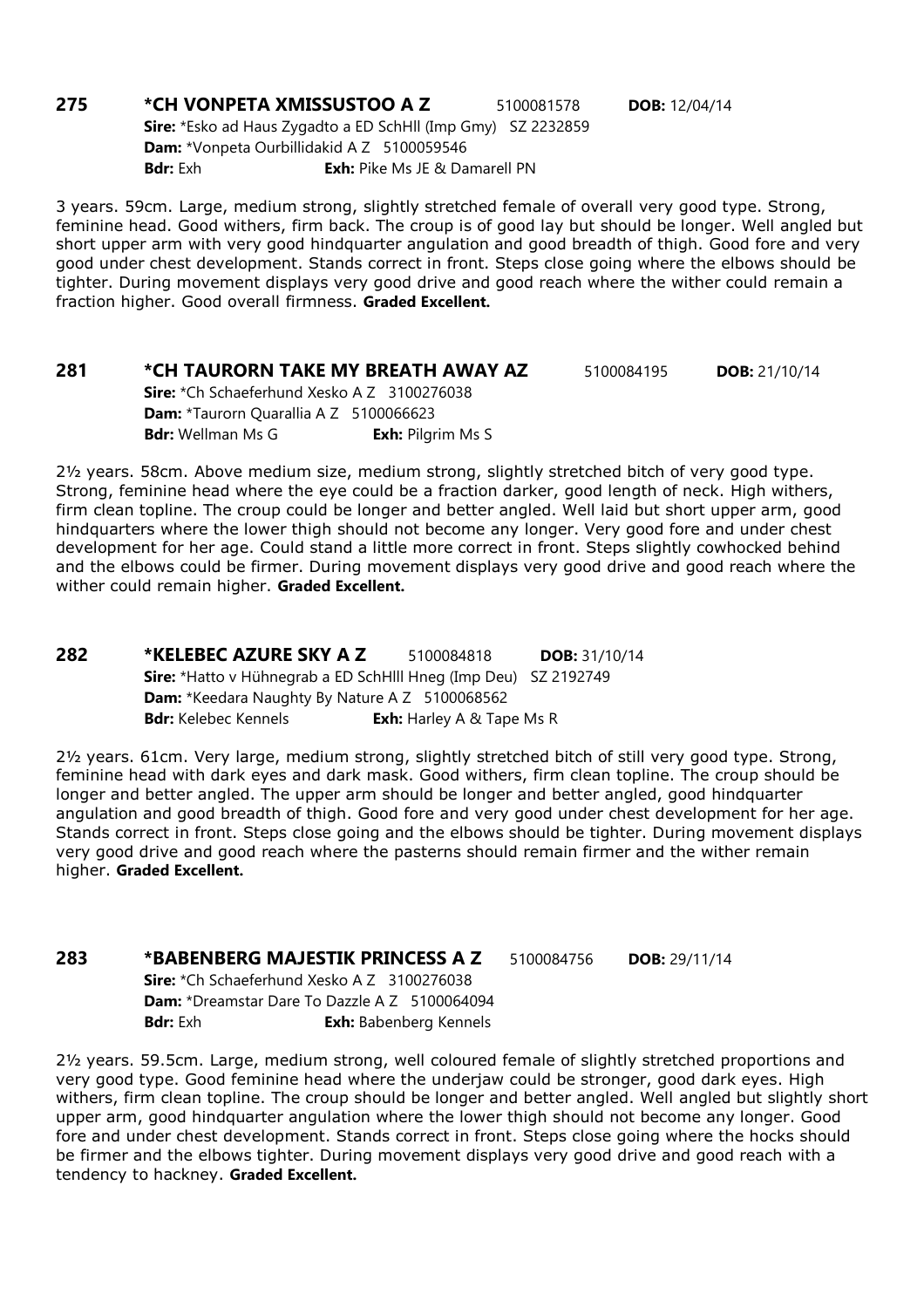**271 \*GRANDWEST QUEENIE A Z** 6100082029 **DOB:** 18/04/13 Sire: \*Ch Kwint v Juerikställ a ED Hneg (Imp Ndl) NHSB 2501936 Dam: \*Malisa v Finkenschlag a ED (Imp Gmy) SZ 2187743 **Bdr:** Willis DR & Mrs CM **Exh:** Cooke I & Mrs M/Rice J & Mrs M

4½ years. 59cm. Large, medium strong bitch of good proportions and type. Strong feminine head. Good withers, firm, clean topline. The croup could be longer and better angled. Well angled, short upper arm, very good hindquarter angulation. Good fore and under chest development for her age. Could stand a little more correct in front. Steps close going and the elbows could be tighter. During movement displays good reach and drive which could overall be more powerful. Graded Excellent.

 1 …273… 2 …280… 3 …272… 4 …284… 5 …274… 6 …277… 7 ……4…… 8 …270… 9 …276… 10 …269… 11 …275… 12 …281… 13 …282… 14 …283… 15 …271…

### CHALLENGE BITCH LSC \*CH VLADIMIR GLAM I AM A Z

### RES CHALLENGE BITCH LSC EROICA EVEREST A Z

### CHALLENGE BITCH SC \*CH LEBERHINE UMEEKO A Z

### RES CHALLENGE BITCH SC \*JAYSHELL KENZIE A Z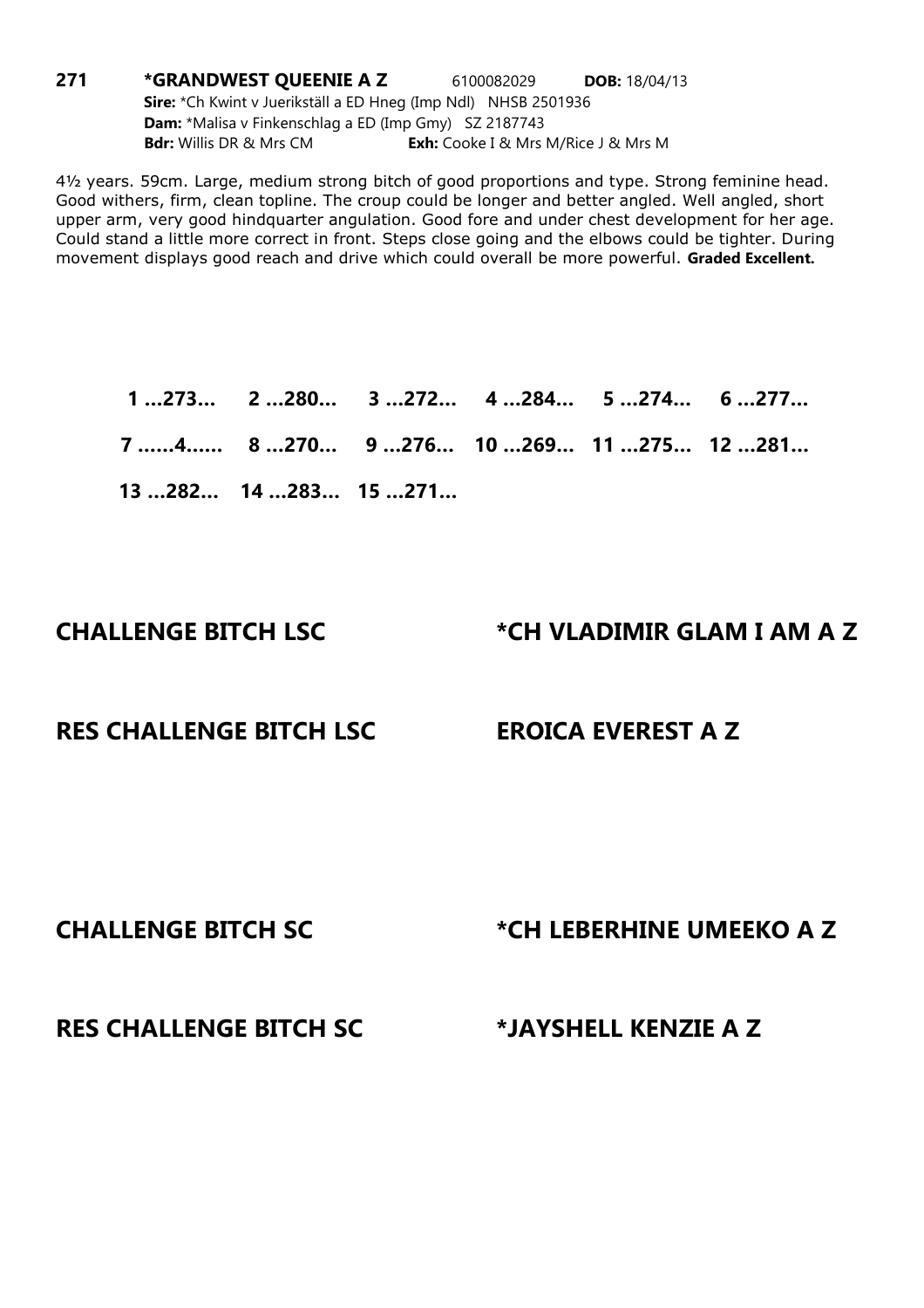## LONG STOCK COAT Baby Puppy Dog

**287 BEAUTRAE XFACTOR (AI)** 5100098222 **DOB:** 04/02/17 Sire: \*Gavin v Hasenborn a ED IPO2 SZ 2306316-SEM Dam: \*Ch Vladimir Insaitsable A Z 2100396786 **Bdr:** West D **Exh:** Newnham D Graded Very Promising **285 LEBERHINE JERONIMOE** 5100097433 DOB: 02/01/17 Sire: \*Ch Xaro vd Plassenburg a ED IPO2 Hneg (Imp Deu) SZ 2259567 Dam: \*Ch Leberhine Umeeko A Z 5100077038 **Bdr:** Leberhine Kennels **Exh:** Drummond Mrs V Graded Very Promising

288 DAMONTE RYDERS ON THE STORM 5100098367 DOB: 11/02/17 **Sire:** \*Astasia Paca A Z 4100190308 Dam: \*Gr Ch Zukerpuppe Dina Bay A Z 2100365746 **Bdr:** Exh **Exh:** Drummond Mrs V Graded Very Promising

1 …287… 2 …285… 3 …288…

## **STOCK COAT** Baby Puppy Dog

| 289 | <b>WYNGARAH SECRET GAMES</b><br>DOB: $21/12/16$<br>3100351800<br>Sire: *Sensen Mann Yokon a ED IPO3 Hneg (Imp Deu) FI45561/12<br><b>Dam:</b> *Ch Lewisland Hide N Seek A Z 5100076513<br><b>Exh:</b> Berghofer C<br><b>Bdr:</b> McGinty Miss VE<br><b>Graded Very Promising</b> |  |
|-----|---------------------------------------------------------------------------------------------------------------------------------------------------------------------------------------------------------------------------------------------------------------------------------|--|
| 294 | <b>VONPETA JUST JACK OFF (AI)</b><br>5100098423<br>DOB: $09/02/17$<br><b>Sire:</b> *Fremont Hells Bells A Z 2100355509-SEM<br><b>Dam:</b> *Vonpeta Zipper Tee Doo Daa A Z 5100082950<br><b>Bdr:</b> Damarell PN & Pike Ms JE<br>Exh: Smith Ms C<br><b>Graded Very Promising</b> |  |
| 295 | <b>LAGO HERCULES</b><br>5100098981<br><b>DOB: 03/03/17</b><br>Sire: *Toby vd Plassenburg a ED SchHll IPO3 Hneg (Imp Gmy) SZ 2246259<br>Dam: *Lago Firenze A Z 5100073713<br><b>Bdr:</b> Exh<br>Exh: Lago Kennels<br><b>Graded Very Promising</b>                                |  |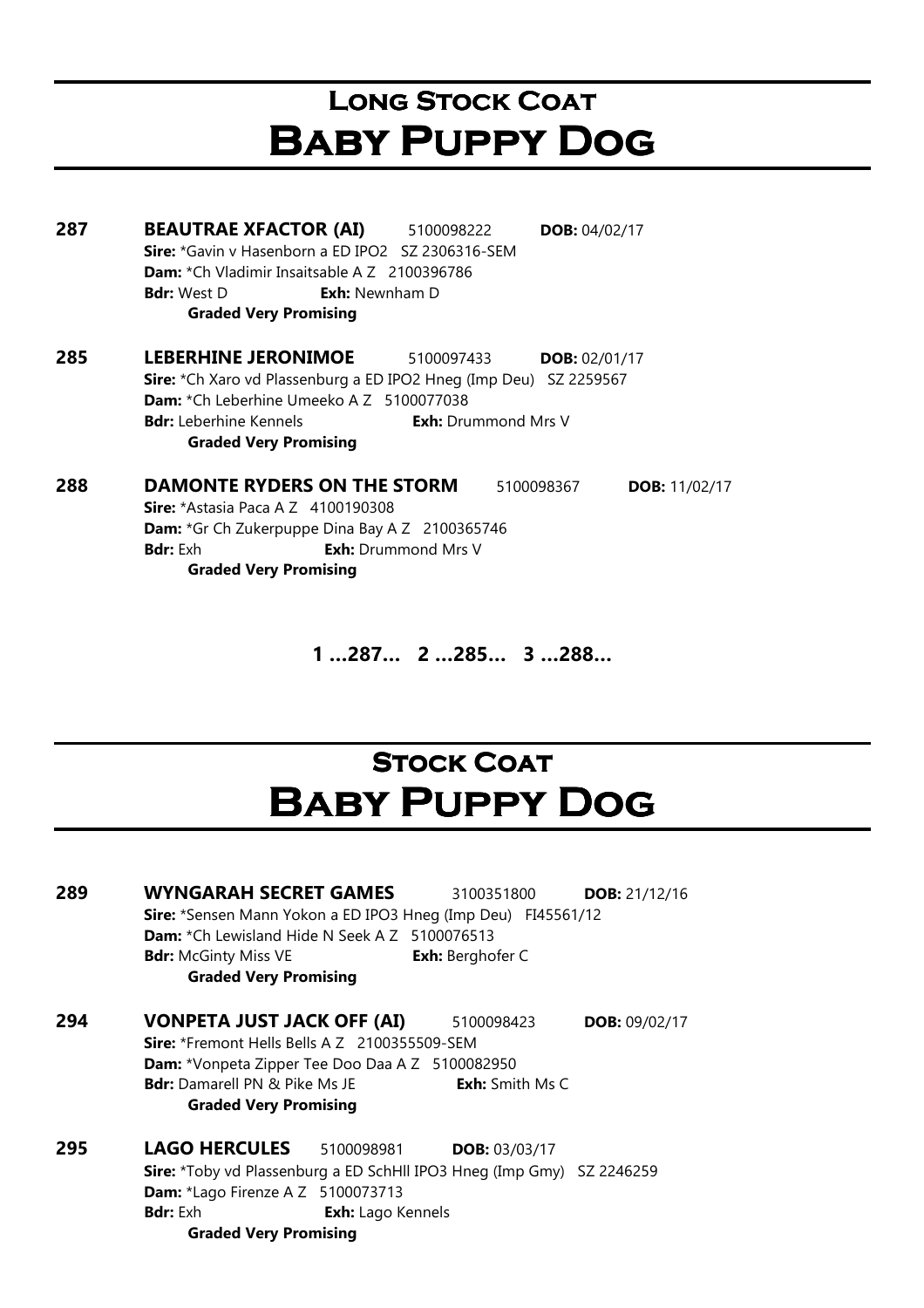| 296 | <b>SHEPROSE QUEST FOR POWER (AI)</b><br><b>DOB: 09/03/17</b><br>5100098630 |
|-----|----------------------------------------------------------------------------|
|     | Sire: *Watson v Thermodos a ED IPO3 SZ 2298087-SEM                         |
|     | Dam: *Ch Sheprose Ive Got Morals A Z 5100084265                            |
|     | <b>Bdr:</b> Exh<br><b>Exh:</b> Owen Ms B                                   |
|     | <b>Graded Very Promising</b>                                               |
| 293 | <b>GILARISHA ALL ATTITUDE</b><br>5100098254<br><b>DOB:</b> 21/01/17        |
|     | <b>Sire:</b> *Ch Alimanda Firewalker A Z 5100074495                        |
|     | Dam: *Gilarisha Ldyprimadonaprincess A Z 5100069858                        |
|     | <b>Bdr:</b> Gilarisha Kennels<br><b>Exh:</b> Crewdson Mrs J                |
|     | <b>Graded Promising</b>                                                    |
| 292 | VONPETA JUST BYA HEAD (AI)<br>5100098424<br>DOB: $09/02/17$                |
|     | Sire: *Fremont Hells Bells A Z 2100355509-SEM                              |
|     | <b>Dam:</b> *Vonpeta Zipper Tee Doo Daa A Z 5100082950                     |
|     | <b>Bdr:</b> Damarell PN & Pike Ms JF<br><b>Exh:</b> Austin I               |
|     | <b>Graded Promising</b>                                                    |
| 290 | <b>GILARISHA BRAVO BRAVO</b><br>5100098261<br><b>DOB:</b> 21/01/17         |
|     | Sire: *Ch Taurorn Navarre A Z 5100045062                                   |
|     | Dam: *Gilarisha Tia Maria A Z 5100077734                                   |
|     | <b>Bdr:</b> Gilarisha Kennels<br><b>Exh:</b> Archbold Mrs R                |
|     | <b>Graded Promising</b>                                                    |

1 …289… 2 …294… 3 …295… 4 …296…

5 …293… 6 …292… 7 …290…

## **LONG STOCK COAT** Minor Puppy Dog

300 EROICA GLADIATOR 5100096076 DOB: 12/10/16 Sire: \*Ch Eroica Catch Me If You Can A Z 5100077759 Dam: \*Ch Vladimir Glam I Am A Z 2100368521 Bdr: Leonard Mrs C **Exh:** Leonard Mrs C/Jachmann Ms S & Harrison B Graded Very Promising

298 DELLARESS DEADLY NIGHT SHADE 3100348712 DOB: 06/10/16 Sire: \*Toby vd Plassenburg a ED SchHll IPO3 Hneg (Imp Deu) SZ 2246259 Dam: Dellaress Kalani A Z 3100203594 Bdr: Exh **Exh:** Colenso Mrs J Graded Very Promising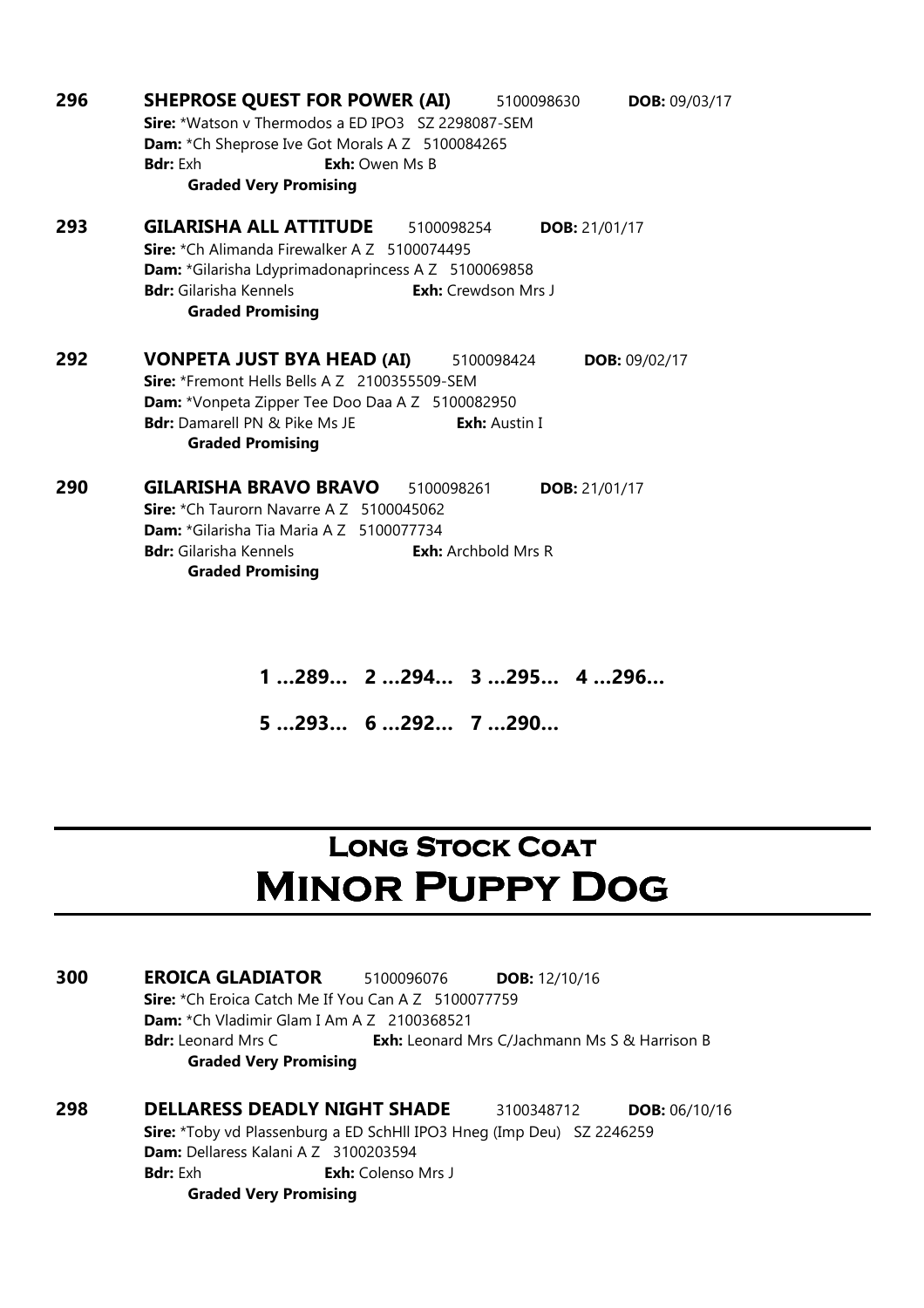**299 RIMERINI EXPECT THE UNEXPECTED** 2100461968 DOB: 09/10/16 **Sire:** \*Astasia Paca A Z 4100190308 Dam: \*Rimerini Always N Forever A Z 2100366102

Bdr: Rimerini Kennels **Exh:** Stacey Mrs T Graded Promising

1 …300… 2 …298… 3 …299…

## **STOCK COAT** Minor Puppy Dog

301 METALHOUND ASTRONOMY 5100095787 DOB: 03/10/16 Sire: \*Ch Calle v Westervenn a ED IPO2 Hneg (Imp Deu) SZ 2281138 Dam: \*Taurorn Shadow Dancer A Z 5100081740 Bdr: Metalhound Kennels **Exh:** Johnston A Graded Very Promising

303 JAYSHELL PAJERO 3100348665 DOB: 26/10/16 Sire: \*Labo v Schollweiher a ED SchHlll IPO3 (Imp Gmy) SZ 2252448 Dam: \*Jayshell Kenzie A Z 3100311547 Bdr: McDermott Mrs N Exh: McDermott P & Mrs N Graded Very Promising

304 STOLZERHUND MASTER CLASS 5100096623 DOB: 04/11/16 Sire: \*Ch Schaeferhund Xesko A Z 3100276038 Dam: \*Leppsdorf Tilly A Z 5100079036 Bdr: Exh Exh: Quinn Mrs L Graded Promising

1 …301… 2 …303… 3 …304…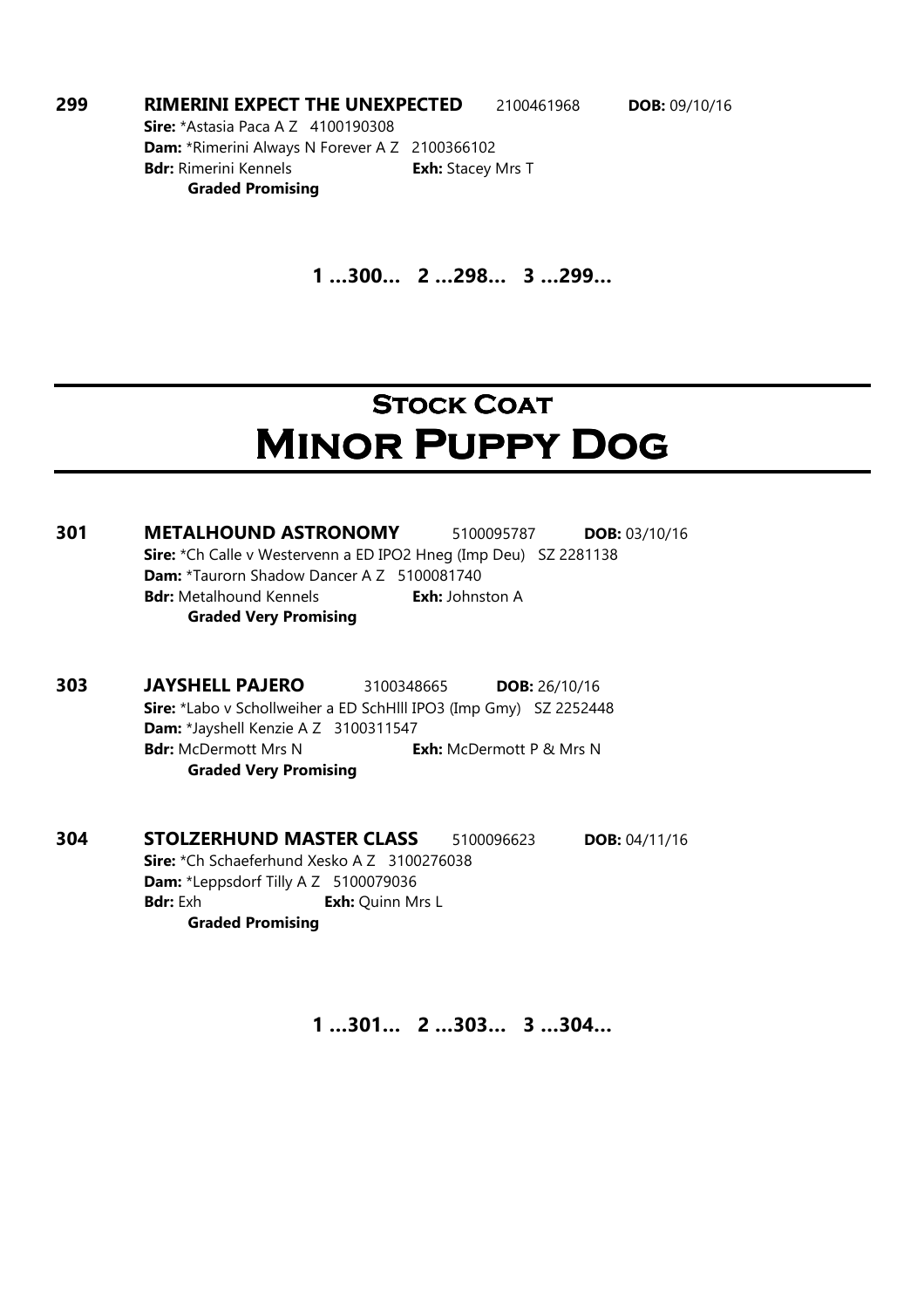## **LONG STOCK COAT** Puppy Dog

307 GILARISHA ZIG ZAG 5100095771 DOB: 26/08/16 Sire: \*Ch Shernaa Pakros a ED IPO2 HT Hneg (Imp UK) AP02551901 Dam: \*Gilarisha Twist of Fate A Z 5100077732 Bdr: Gilarisha Kennels **Exh:** Archbold Mrs R Graded Promising

 $1...307...$ 

## **STOCK COAT** Puppy Dog

- 308 FREINHAUF HASTA LAVISTA BABY 6100101578 DOB: 20/08/16 Sire: \*Gerry v Schacher a ED (Imp Deu) SZ 2242827 Dam: \*Pedra Degli Achei HD ED (Imp Ita) ROI 12/15586 Bdr: Knuckey KR, Mrs RT & CA Exh: McGinty Miss VE Graded Very Promising
- **309 VONDELRAE AM I THE ONE** 5100095999 DOB: 02/09/16 Sire: \*Odin delle Terre Matildiche HD ED IPO1 Hneg (Imp Ita) LOI 09/144632 Dam: \*Winola Lana Del Rey A Z 4100222182 Bdr: Phillis J & McIntosh Ms L Exh: Jones Mrs R Graded Very Promising

1 …308…… 2 …309…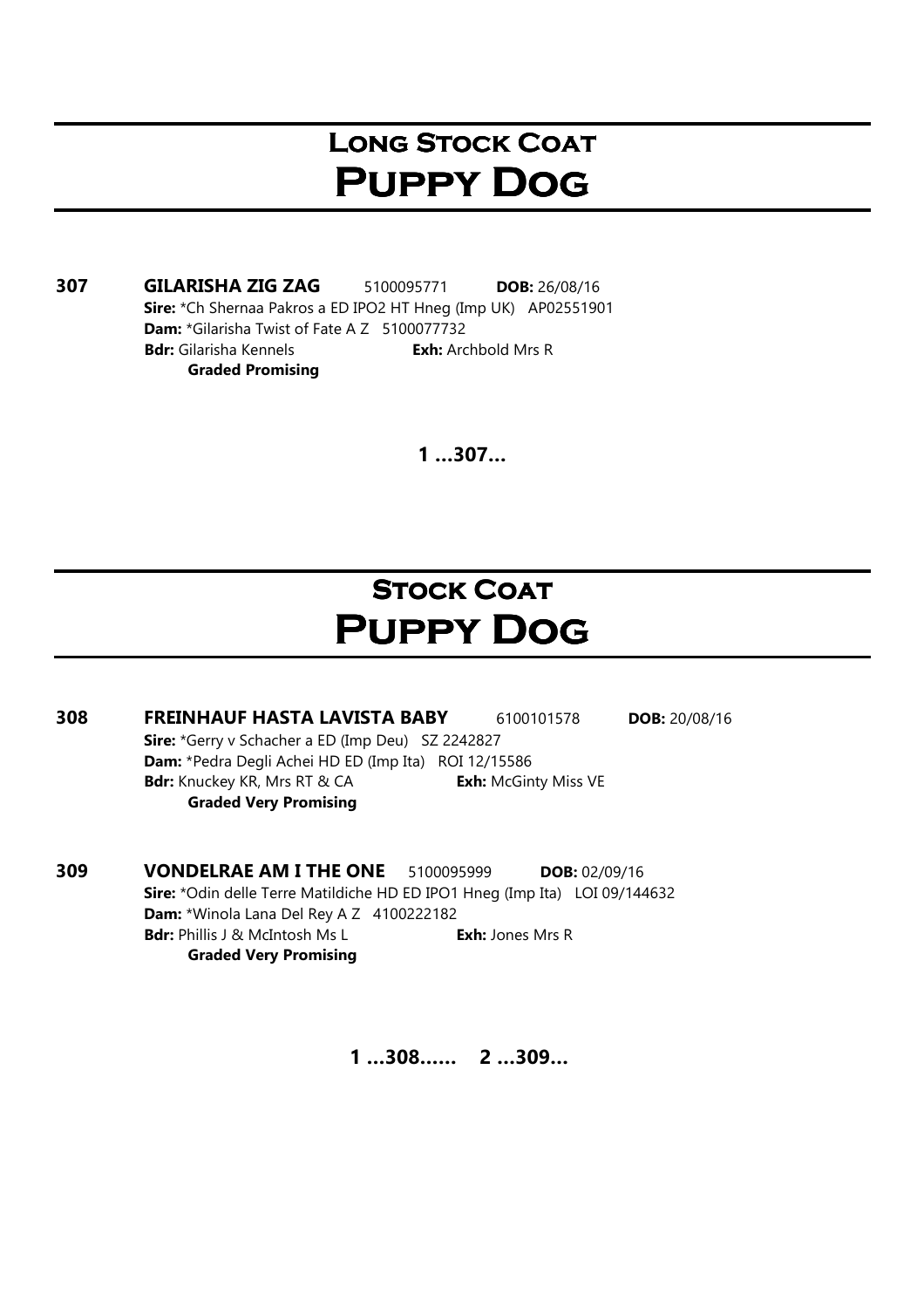## LONG STOCK COAT Junior Dog

**310 KARABACH NIGHT FORCE** 3100341091 **DOB:** 15/04/16 Sire: \*Veneze Lutz a ED IPO2 Hneg (Imp UK) 2032CZ Dam: \*Sadria Tillys Pepper A Z 2100403602 Bdr: Carter J Exh: Kelly Mrs H

14 months. 65cm. A large, medium strong, very well constructed male of very good type and colour. Strong masculine head, good eye colour and dark masking. High withers, firm clean topline. The croup could be a little longer and better angled. Well laid but slightly short upper arm with very good hindquarter angulation and breadth of thigh. Good fore and very good under chest development. Could stand more correct in front. Steps close going and the elbows could be tighter. During movement displays very good drive and good reach with very good overall firmness. Presented in very good condition. Graded Very Good.

1 …310…

## **STOCK COAT** Junior Dog

**315 BABENBERG OLLIE** 5100094197 DOB: 10/06/16 Sire: \*Ch Xaro vd Plassenburg a ED IPO2 Hneg (Imp Deu) SZ 2259567 Dam: \*Charon v Overledingerland a ED SchHl (Imp Gmy) SZ 2229718 Bdr: Exh **Exh:** Babenberg Kennels

12 months. 63.5cm. Above medium size, medium strong, well coloured male of very good proportions and type. Strong masculine head, the eye could be a little darker. High withers, firm clean topline. The croup could be a little longer and better angled. Well angled but short upper arm, very good hindquarter angulation and breadth of thigh. Good fore and very good under chest development for his age. Stands correct in front. Shows a good sequence of steps going and coming where the hocks and elbows should remain tighter. During movement displays powerful drive and very good reach. Presented in very good condition. Graded Very Good.

312 GEWALT TENNESSEE DRUMMER (AI) 5100093559 DOB: 28/04/16 Sire: \*Xavi v Tronje a ED IPO2 (Imp Deu) SZ 2272412-SEM Dam: \*Ch Hinterhaus French Tennesee A Z ET 6100059577 **Bdr:** Crozier S **Exh:** Farley Mrs F

13 months. 66cm. Very large, medium strong, male of overall very good type, and good construction. Strong masculine head, good eye colour and good dark mask. High withers, firm clean topline. The croup is quite well laid but could be longer. The upper arm should be longer, very good hindquarter angulation and breadth of thigh. Stands correct in front. Steps correct coming and going where the elbows could be firmer. During movement displays very good drive and good reach with very good overall firmness. Graded Very Good.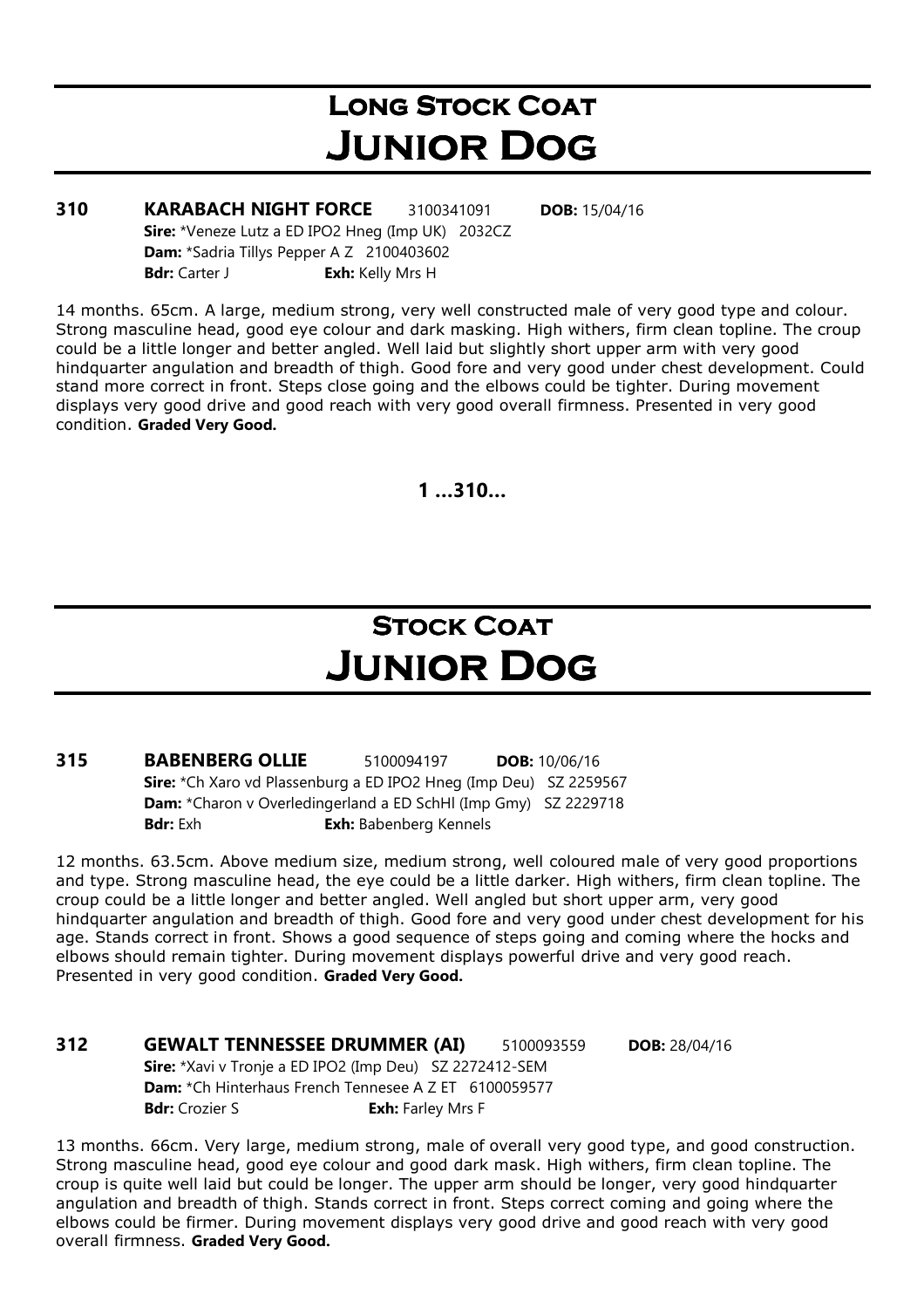### **313 ALIMANDA SMOOTH OPERATOR** 5100093888 **DOB:** 21/05/16 Sire: \*Juwika Destroyer a ED IPO3 (Imp Den) DK 18097/2012

Dam: \*Bruangie Something To Follow A Z 5100052776 **Bdr:** Exh: Alimanda Kennels

12 months. 66cm. Very large, medium strong masculine male, of good type. Masculine head where the underjaw could be stronger. Good withers, firm clean topline. The croup could be longer and better angled. Well laid but short upper arm, very good hindquarter angulation and good breadth of thigh. Good fore chest development where the under chest should be longer. Stands correct in front. Steps close going where the hocks should be firmer and the elbows should be tighter. During movement displays good drive and reach which should however be overall more powerful. Graded Very Good.

314 VONDOUSSA DUTCHCOURAGE 5100093969 DOB: 31/05/16 Sire: \*Sup Ch Vonpeta Ugottabekidding A Z 5100073113 Dam: \*Ch Vondoussa X Marks The Spot A Z ET 5100070647 Bdr: Exh **Exh:** Vondoussa Kennels

12 months. 64cm. Well above medium size, medium strong male of good substance and good proportions. Strong, masculine head, good dark mask. Level withers, firm clean topline. The croup could be a little longer and better angled. Well angled but short upper arm, very good hindquarter angulations. Good fore and slightly short under chest development. Could stand more correct in front. Shows a good sequence of steps going and coming where the hocks and elbows should be firmer. During movement displays good reach and drive where the wither could be carried higher. Graded Very Good.

### 311 VONRAUTEN XC STUNNING BIG BEAR 5100092983 DOB: 18/02/16 Sire: \*Ch Schaeferhund Xesko A Z 3100276038 Dam: Shomemagic Chaos Chrystal 5100066954 **Bdr:** Exh: Mitchell Ms G

16 months. Dbl P1 upper left. 63.5cm. Just above medium size, medium strong, stretched male of good type. Good masculine head, good dark mask. Good withers, firm clean topline. The croup could be longer and better angled. The upper arm could be longer and better angled, pronounced hindquarter angulation. Good under chest development. Should stand more correct in front. Steps cow hocked behind, elbows should be tighter. During movement displays good reach and drive which should overall be more powerful and the pasterns should remain firmer. Graded Good.

1 …315… 2 …312… 3 …313… 4 …314… 5 …311…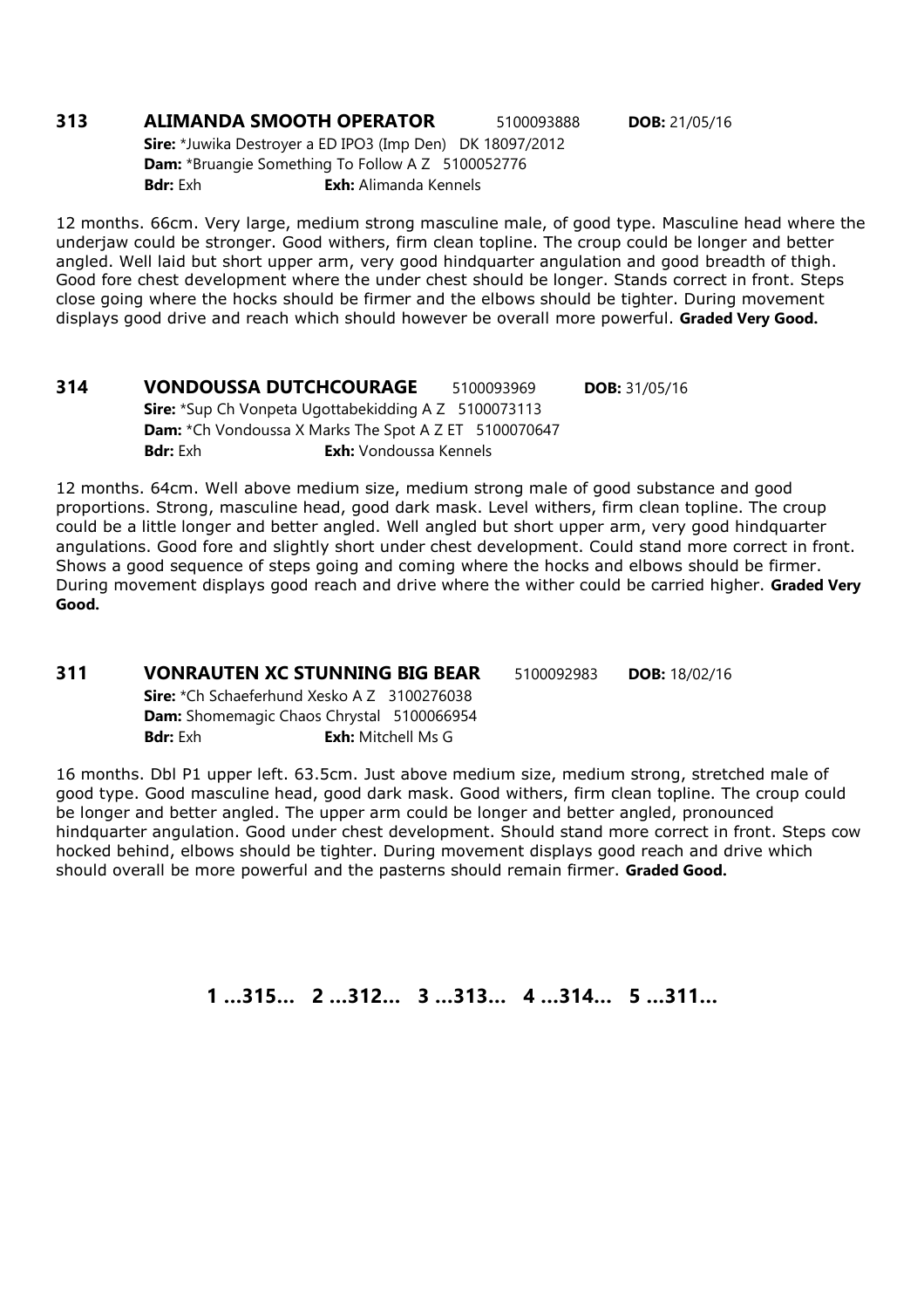## **LONG STOCK COAT** Intermediate Dog

| 317 | *EROICA EROTIC ERIK A Z                                    | 5100090515                             | <b>DOB:</b> $04/11/15$ |  |
|-----|------------------------------------------------------------|----------------------------------------|------------------------|--|
|     | <b>Sire:</b> *Ch Eroica Catch Me If You Can A Z 5100077759 |                                        |                        |  |
|     | <b>Dam:</b> $*$ Ch Vladimir Glam I Am A Z 2100368521       |                                        |                        |  |
|     | <b>Bdr:</b> Leonard Mrs C                                  | <b>Exh:</b> Phillis J & McIntosh Mrs L |                        |  |
|     |                                                            |                                        |                        |  |

19 months. 66cm. Very large, strong, masculine dog of very good proportions and colour. Strong, masculine head, good dark eye and very good expression. High withers, firm clean topline. The croup should be longer and better angled. Well angled but slightly short upper arm with very good hindquarter angulation and good breadth of thigh. Good fore and very good under chest development. Could stand more correct in front. Steps close going and the elbows could be tighter. During movement displays powerful drive with very good reach while maintaining overall very good firmness. Graded Very Good.

**316 \*STELLIKO ARKHAM KNIGHT A Z 5100090160 DOB: 24/09/15** Sire: \*Ch Calle v Westervenn a ED IPO2 Hneg (Imp Deu) SZ 2281138 Dam: \*Keedara Portuguese Tart A Z 5100074590 **Bdr:** Exh **Exh:** Brodie M & L

21 months. Dbl P1 upper right. 64.5cm. Large, medium strong, masculine male of very good colour and very good type. Strong head, where the underjaw should be stronger. High withers, firm clean topline. The croup is quite well laid but should be longer. Well laid but short upper arm, very good hindquarter angulations with very good breadth of thigh. Good fore and underchest development. Stands correct in front. Shows good sequence of steps going and coming where the elbows could be tighter. During movement displays very good drive and good reach where the pasterns should be firmer, and the wither should be carried higher. Graded Very Good.

1 …317… 2 …316…

## **STOCK COAT** Intermediate Dog

**325 \*JAYSHELL NEBRASKA A Z 3100332848 DOB: 04/12/15** Sire: \*Fremont Hells Bells A Z 2100355509 Dam: \*Ch Jayshell Winona A Z 3100233082 Bdr: McDermott Mrs N Exh: McDermott Mrs N & Bick Mrs S

18 months. Dbl P1 upper left. 64.5cm. Large, medium strong, expressive male of overall very good construction and type. Strong masculine head and good eye colour, good dark mask. Good length of neck, high wither, firm clean topline. The croup is quite well laid but could be longer. Well angled but slightly short upper arm with very good hindquarter angulation and breadth of thigh. Good fore and under chest development for his age. Stands correct in front. Shows a good sequence of steps coming and going where I would like to see the elbows tighter. During movement displays powerful drive with very good reach maintaining a very clean outline. Graded Very Good.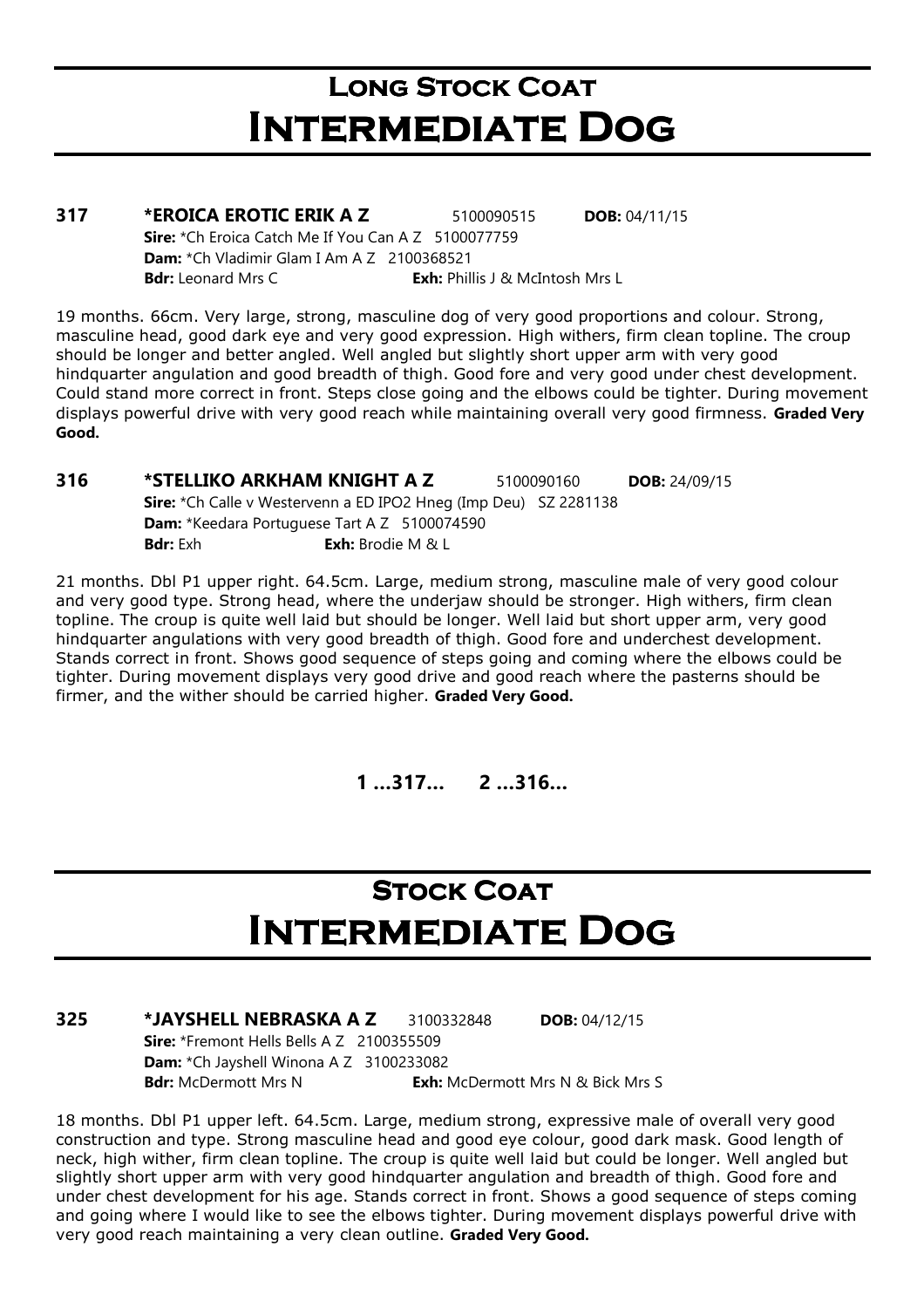### **322 \*ARRISTAR LYKA HURRICANE A Z 3100331961 DOB: 11/11/15** Sire: \*Sensen Mann Yokon a ED IPO3 (Imp Fin) FI45561/12 Dam: \*Harlerose Angel A Z 3100294285 Bdr: Exh **Exh:** Urie Mrs J

19 months. 64cm. Well above medium size, medium strong, masculine, very balanced dog of overall very good type and construction. Strong masculine head with very good expression and eye colour. Good length of neck, high withers, firm clean topline. The croup is quite well laid but could be longer. Well angled but slightly short upper arm, very good hindquarter angulation with good breadth of thigh. Good fore and under chest development for his age. Stands correct in front. Shows very good sequence of steps both coming and going where the elbows could be tighter. During movement displays powerful drive with very good reach, maintaining overall very good firmness. Graded Very Good.

**324 \*ALBATA NICCO A Z** 4100263758 **DOB:** 15/07/15 Sire: \*Hatto v Hühnegrab a ED SchHlll Hneg (Imp Deu) SZ 2192749 Dam: \*Albata Havanna A Z 4100110336 Bdr: F & C Aili **Exh:** Aili F & C/Zandrac Kennels

23 months. 64cm. Well above medium size, medium strong dog of overall very good type. Strong masculine head, good eye colour. High wither, firm clean topline. Well angled but slightly short croup. Well angled but slightly short upper arm, with very good hindquarter angulation which should not become any deeper. Good fore and under chest development for his age. Stands correct in front. Steps a little wide going, elbows should be tighter. During movement displays very good drive and good reach with overall very good firmness. Graded Very Good.

**320 CH CRAISAN CANTO A Z** 5100085594 **DOB:** 16/01/15 Sire: \*Hatto v Hühnegrab a ED SchHlll Hneg (Imp Gmy) SZ 2192749 Dam: \*Taurorn Roxanne A Z 5100072550 Bdr: Haysman R & Mrs J Exh: Haysman R & Mrs J/Pilgrim Ms S/Wellman Ms G

2 years 5 months. 64.5cm. Large, medium strong male of very good colour, proportions and masculinity. Strong masculine head with good dark eye, good expression, good length of neck. High wither, firm clean topline. Well angled but slightly short croup. He has a well angled but short upper arm with very good hindquarter angulation and with good breadth of thigh. Good fore chest development where the under chest could be longer. Stands correct in front. Steps close going, the hocks could be firmer and the elbows tighter. During movement displays very good drive and good reach with very good overall firmness. Graded Very Good.

| 321 | <b>FLYINGRICH USHER A Z</b>                    |  | 5100090390                | <b>DOB:</b> $27/10/15$ |  |
|-----|------------------------------------------------|--|---------------------------|------------------------|--|
|     | Sire: *Bluemax Shrek A Z 4100181907            |  |                           |                        |  |
|     | <b>Dam:</b> *Flyingrich Rihanna A Z 5100065686 |  |                           |                        |  |
|     | <b>Bdr:</b> Exh                                |  | <b>Exh:</b> Richards Ms K |                        |  |
|     |                                                |  |                           |                        |  |

20 months. 63.5cm. Just above medium size, medium strong, grey male of overall very good type. Strong masculine head where ideally the underjaw could be stronger, good eye colour and masking. Good withers, firm clean topline. The croup is quite well laid but should be longer. Well angled but short upper arm with very good hindquarter angulation. Good fore and under chest development. Stands correct in front. Good sequence of steps coming and going where the elbows could be firmer. During movement displays very good drive and reach and shows very good overall firmness. Graded Very Good.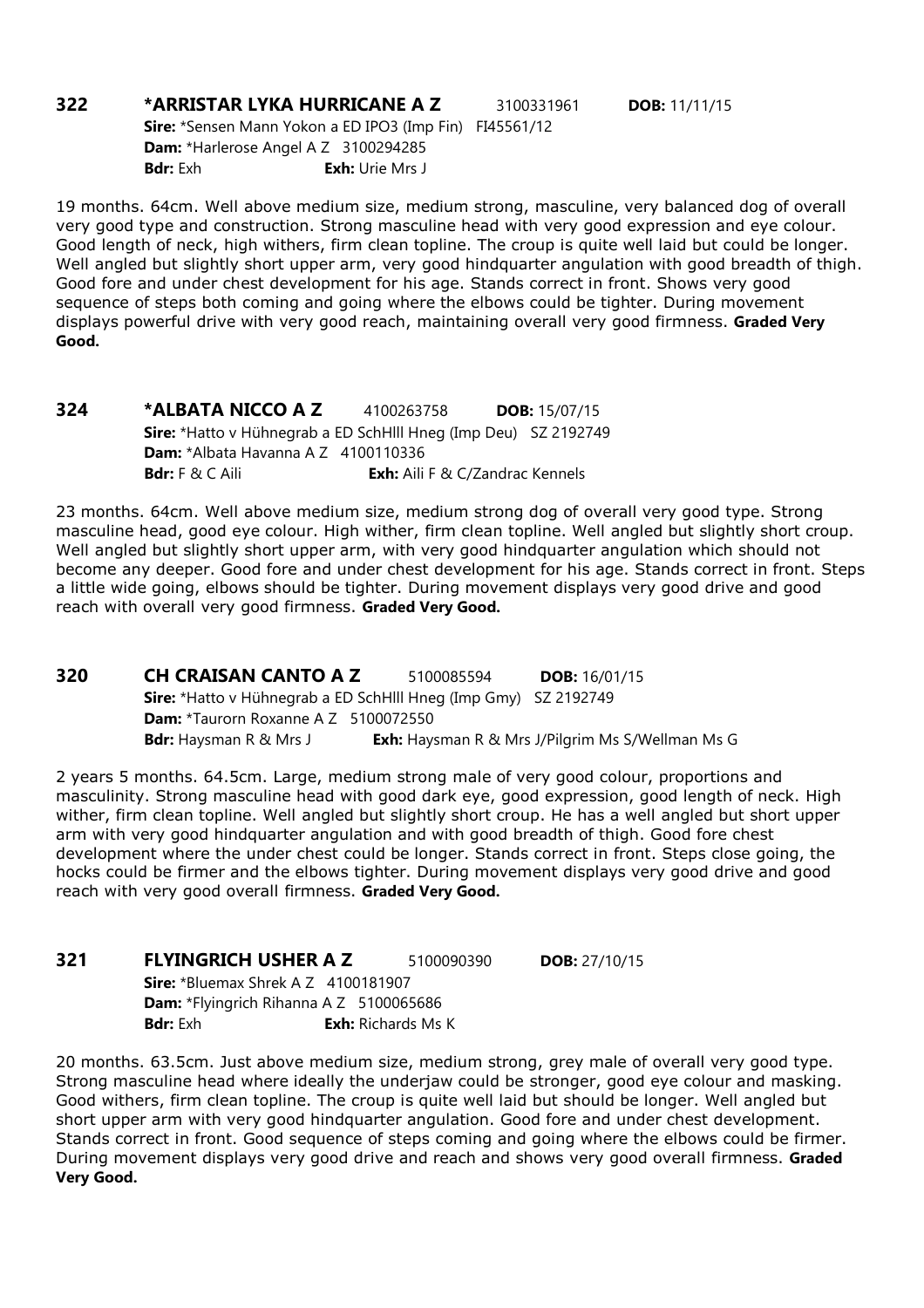**323 JAKLEM COURAGE UNDER FIRE A Z** 5100012521 **DOB:** 18/11/15 Sire: \*Ch Alimanda Fire Walker A Z 5100074495 Dam: \*Jaklem Angelina J A Z 5100006728 Bdr: Grigson Mrs J Exh: Percival N

19 months. 64cm. Well above medium size, medium strong, slightly stretched male of overall very good type. Masculine head where ideally the muzzle could be stronger. High withers, firm straight back. The croup could be longer and better angled. Well angled but short upper arm, very good hindquarter angulation. Good fore and under chest development for his age. Stands correct in front. Shows a good sequence of steps coming and going where the elbows could be tighter. During movement displays very good drive and good reach. Good overall firmness. Graded Very Good.

318 \*KINGKESHA ARTHEN A Z 5100084412 DOB: 09/11/14 Sire: \*Ch Orrinshir Elton John A Z ET 3100161863 Dam: \*Sannjesa Living The Dream A Z 3100281580 Bdr: Kingkesha Kennels **Exh:** Hogan D

2 years 7 months. Dbl P1 upper left. 66.5cm. Oversize, strong, masculine, well coloured male of overall very good type and proportions. Strong masculine head, where the planes could be more balanced. Good withers, firm straight back. The croup is quite well laid but could be longer. Well angled but short upper arm with good hindquarter angulation which should not become any deeper. Good fore and under chest development for his age. Could stand more correct in front. Steps slightly cow hocked going and the elbows could be tighter. During movement displays very good drive and good reach where the pasterns could remain firmer. Graded Very Good.

1 …325… 2 …322… 3 …324… 4 …320…

5 …321… 6 …323… 7 …318…

## LONG STOCK COAT Open Dog

326 \*CH GRUNDELHARDT CIRCLE OF LIFE (AI) AZ 5100080730 DOB: 26/02/14 Sire: \*Ray v Fichtenschlag a ED SchHlll Hneg (Imp Deu) SZ 2154538-SEM Dam: \*Grundelhardt Tainted Love A Z HT 5100057322 **Bdr:** Cocks PJ & Mrs JM **Exh:** Murphy R & S

3 years 4 months. 66cm. Very large, strong, masculine, slightly stretched male of overall very good type and colour. Strong masculine head, very good expression, slightly short neck. High withers, firm clean topline. The croup could be longer and better angled. Well angled but slightly short upper arm, very good hind angulation and breadth of thigh. Very good fore and under chest development for his age. Could stand more correct in front. Steps close going, the elbows could be tighter. During movement displays very good drive, good reach and good overall firmness. Graded Excellent.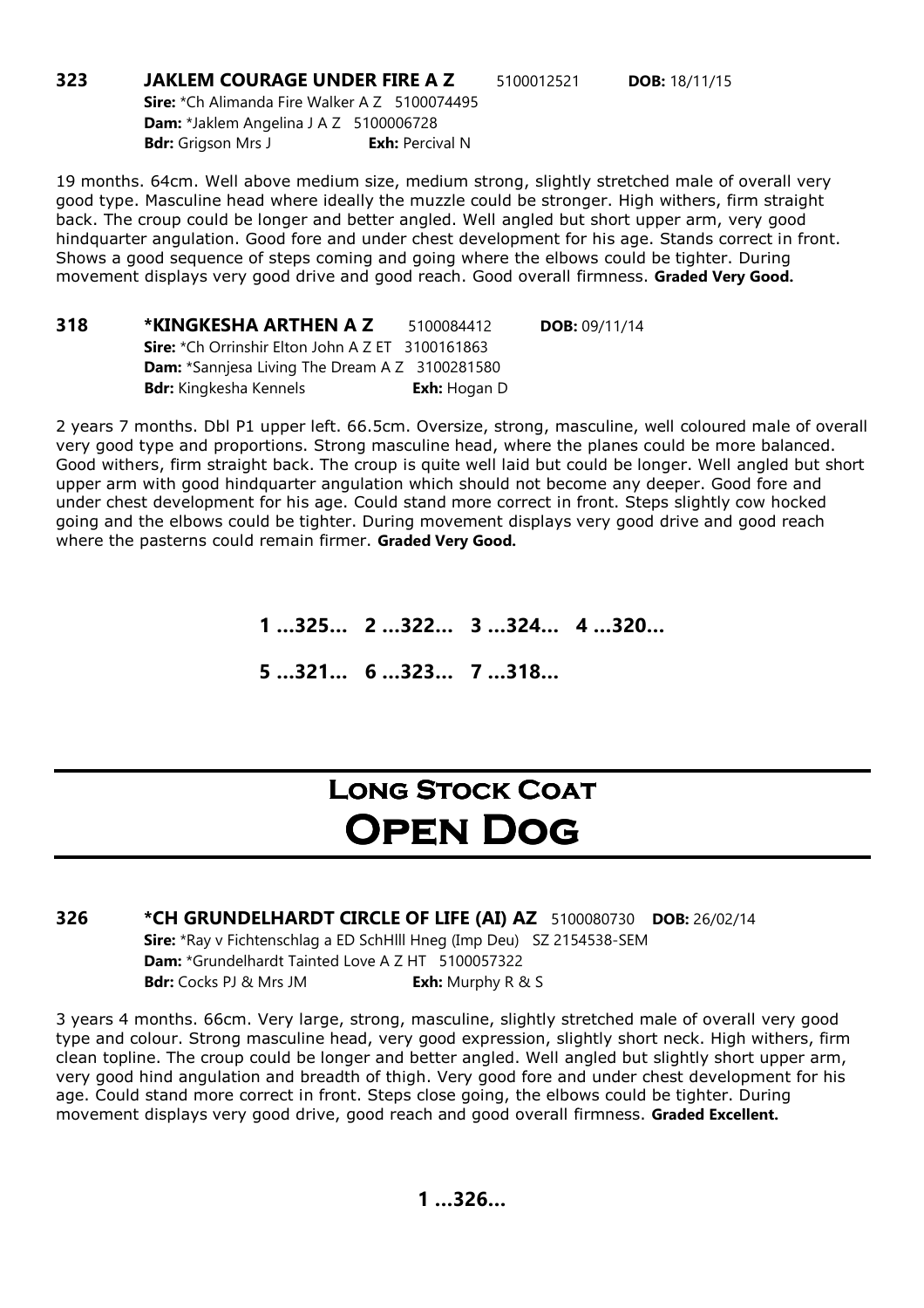## **STOCK COAT** Open Dog

### 327 \*CH XARO vd PLASSENBURG a ED IPO2 Hneg (Imp Deu) SZ 2259567 DOB: 11/11/10

Sire: \*Remo v Fichtenschlag a ED SchHlll (Deu) SZ 2208401 Dam: \*Wendy vd Piste Trophe a ED SchHlll (Deu) SZ 2225022 **Bdr:** Hassgall W **Exh:** Jones A & Mrs R

6 years 7 months. 65cm. Large, well constructed male of very good proportions and type. Strong, masculine head, very good expression, good eye colour and masking. Good length of neck, high wither, firm clean topline. The croup is well laid but could be a fraction longer. Very well angled upper arm, very good hindquarter angulation with very good broad thighs. Very good fore and under chest development. Stands correct in front. Shows a good sequence of steps coming and going where the elbows could be tighter. During movement displays powerful drive and very good reach while maintaining very good firmness. Presented in very good condition. Graded Excellent.

334 \*CONBHAIREAN KARLOS a ED (Imp UK) AR02244101 DOB: 07/03/14 Sire: \*Djambo v Fichtenschlag a ED IPO3 (Imp Deu) SZ 2274978 Dam: \*Conbhairean Quella a ED (UK) SZ 2236531 **Bdr:** Macdonald Ms H & Greer D **Exh:** Jones A & Mrs R

3 years 3 months. 66cm. Very large, medium strong, well proportioned male of very good colour and construction. Well formed, strong, masculine head with good masking, eye colour and expression. Good length of neck, high withers, form clean topline. The croup could be a fraction longer and better angled. Well angled but short upper arm, very good hindquarter angulations with good breadth of thigh. Good fore and very good under chest development for his age. Stands correct in front. Shows a good sequence of steps going and coming where the elbows could be tighter. During movement displays powerful drive and good reach maintaining overall very good firmness. Presented in very good condition. Graded Excellent.

328 \*CH CALLE v WESTERVENN a ED IPO2 (Imp Deu) SZ 2281138 DOB: 04/05/12 Sire: \*Labo v Schollweiher a ED SchHl IPO3 (Imp Deu) SZ 2252448 Dam: \*Zimba v Westervenn a ED SchHll SZ 2242551 **Bdr:** Jurgens R **Exh:** Collins SJ & Mrs C

5 years. 66cm. Very large, medium strong, masculine male of good proportions and very good type. Well formed, masculine head, good eye colour and masking. High withers, firm clean topline. The croup is quite well laid but could be longer. Well angled but slightly short upper arm, very good hindquarter angulation where the lower thigh should not be any longer. Very good fore and under chest development. Stands correct in front. Steps close going, the hocks could be firmer and the elbows tighter. During movement displays powerful drive and good reach. Presented in very good condition. Graded Excellent.

330 \*SUP CH VONPETA UGOTTABEKIDDING AZ 5100073113 DOB: 04/12/12 Sire: \*Toby vd Plassenburg a ED SchHll IPO3 Hneg (Imp Deu) SZ 2246259 Dam: \*Ch Vonpeta Champagne A Z 5100036846 Bdr: Pike Ms JE & Damarell PN Exh: Pike Ms JE/Damarell PN/O'Loughlin A

4½ years. 64cm. Well above medium size, medium strong, masculine, well balanced male of very good type. Well constructed, strong, masculine head with good eye colour and dark mask. Good length of neck, high withers, firm clean topline The croup is quite well laid but could be longer. Well angled but slightly short upper arm, very good hindquarter angulation and good breadth of thigh. Very good fore and under chest development for his age. Stands correct in front with slightly long front feet. Steps close going, the elbows could be tighter. During movement displays very good drive and good reach maintaining overall very good firmness. Graded Excellent.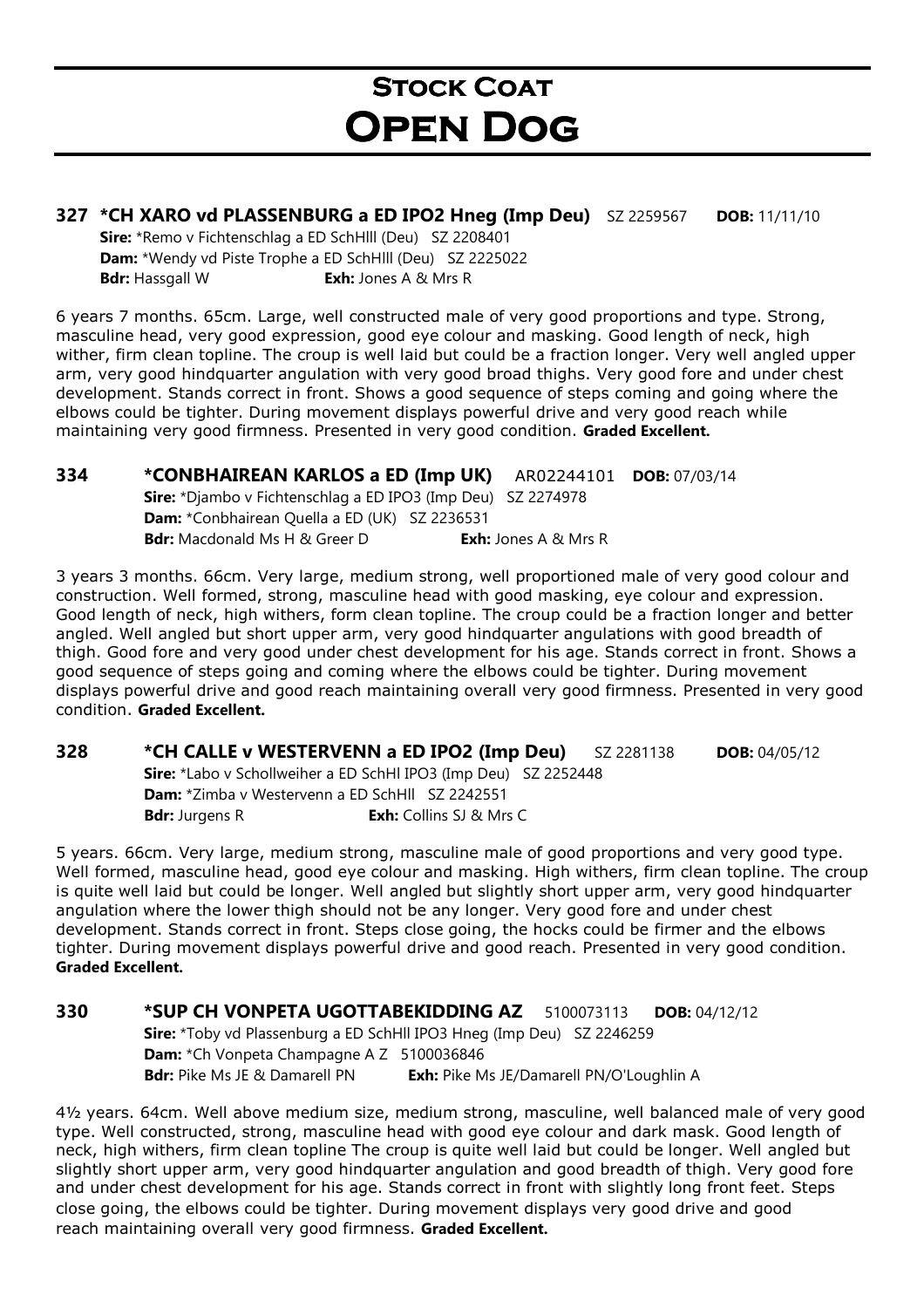### **331 \*ZANDRAC THE HARD WAY A Z** 3100283245 **DOB:** 07/01/13 Sire: \*Toby vd Plassenburg a ED SchHll IPO3 Hneg (Imp Gmy) SZ 2246259 Dam: \*Grundelhardt Quest For Gold A Z 5100051880 **Bdr:** Jones A & Mrs R **Exh:** Dobson/Jones

4½ years. 66cm. Very large, medium strong, masculine dog of overall very good type. Strong masculine head, good eye colour. High withers, firm clean topline. The croup could be longer and better angled. Well angled but short upper arm with very good hindquarter angulation where the lower thigh should not become any deeper. Good fore and very good under chest development. Stands correct in front. Steps close going, the elbows could be tighter. During movement displays very good drive and good reach with overall very good firmness. Graded Excellent.

**332 \*CH KILLARA SUMMER HEIGHTS A Z TD** 3100283304 DOB: 14/01/13 Sire: \*Ch Orrinshir Elton John A Z ET 3100161863 Dam: Dual Ch (T) TS, Gr Ch, Neut Ch Killara Padraigin A Z RA 3100148529 **Bdr:** Howard P & Mrs D **Exh:** Mcphan C & Dejong Miss F

4½ years. 64.5cm. Large, medium strong dog of overall very good type and construction. Well formed, masculine head, good expression, good length of neck. High withers, firm straight back The croup is quite well laid but could be longer. Well angled but slightly short upper arm, very good hindquarter angulation with good breadth of thigh. Good fore and very good under chest angulation. Stands correct in front. Shows a good sequence of steps going and coming where both the hocks and elbows could remain firmer. During movement displays very good drive and good reach however the wither should be carried a little higher. Good overall firmness. Graded Excellent.

**329 \*CH SCHAEFERHUND XESKO A Z** 3100276038 **DOB:** 02/08/12 Sire: \*Toby vd Plassenburg a ED SchHll IPO3 Hneg (Imp Deu) SZ 2246259 Dam: \*Ryzack Alexa A Z 3100212649 **Bdr:** Bohdal Mrs I **Exh:** Hume Miss L & Brabham Mrs J

4 years 10 months. 65.5cm. Very large, medium strong, slightly stretched male of overall very good type. Strong masculine head where the underjaw could be stronger. High withers, firm clean topline. The croup is quite well laid but should be longer. His upper arm and shoulder blade should be better angled, very good hindquarter angulation. Very good fore and under chest development for his age. Stands correct in front. Steps close going, both hocks and elbows should be firmer. During movement displays very good drive and good reach with a tendency to hackney. Graded Excellent.

**333 \*SUNDANEKA YOUNG GUN A Z** 2100392822 **DOB:** 04/10/13 Sire: \*Ch Ustinov v Römerland a ED SchHlll (Imp Deu) SZ 2188759 Dam: \*Sundaneka Dark Diamond A Z 2100320870 **Bdr:** Stevenson GD & K **Exh:** Wellman Ms G

3 years 8 months. 65cm. Large, medium strong dog of good proportions and very good type. Well formed, strong, masculine head, good eye colour, ideally the neck could be longer. High withers, firm straight topline. The croup is well laid but could be longer. Well laid but short upper arm, very good hindquarter angulation and good breadth of thigh. Good fore and under chest development for his age. Stands correct in front. Steps close going, the elbows could be tighter. During movement displays very good drive and good reach where the pasterns could be firmer. Graded Excellent.

1 …327… 2 …334… 3 …328… 4 …330…

5 …331… 6 …332… 7 …329… 8 …333…